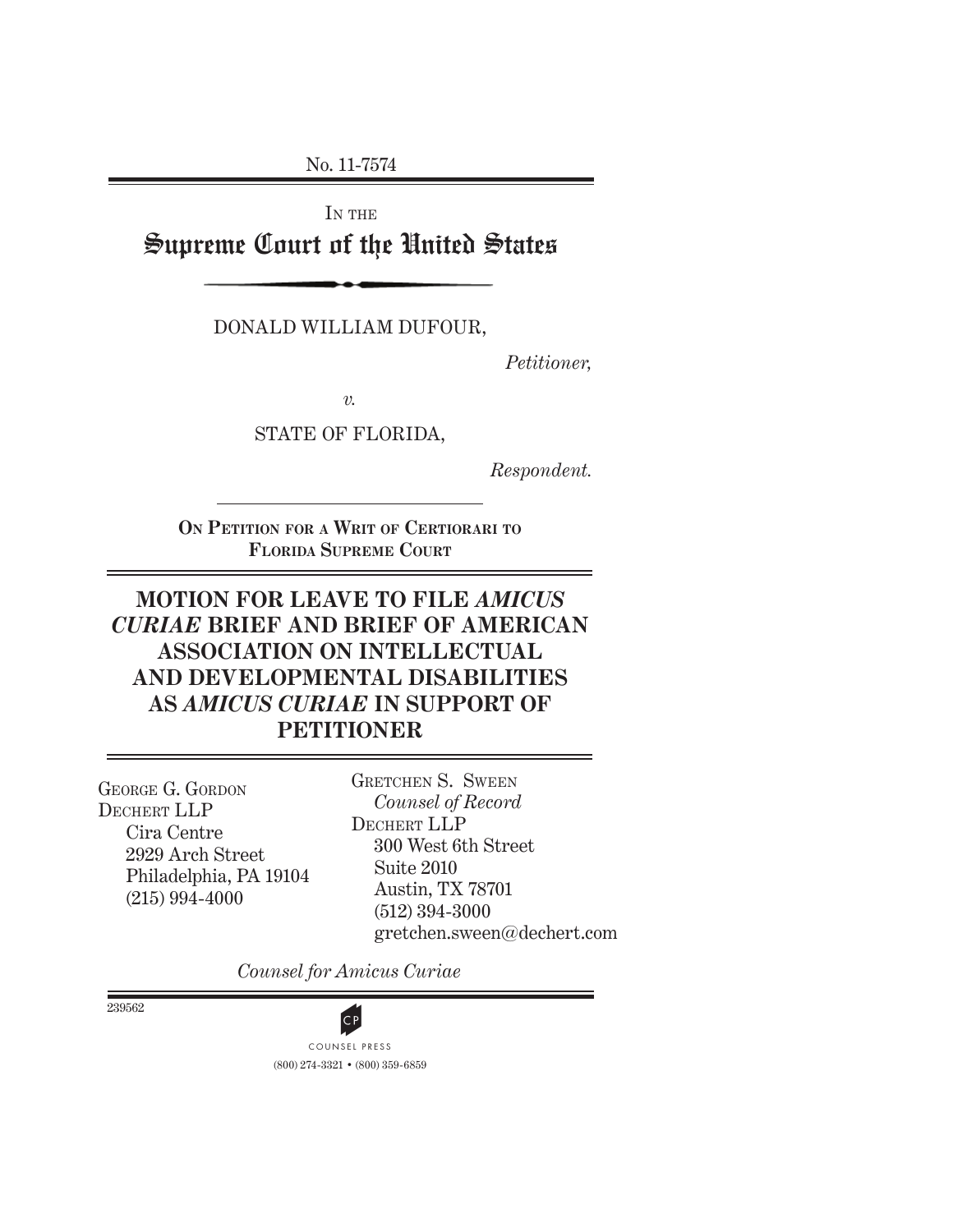## **MOTION OF AMERICAN ASSOCIATION ON INTELLECTUAL AND DEVELOPMENTAL DISABILITIES FOR LEAVE TO FILE** *AMICUS CURIAE* **BRIEF IN SUPPORT OF PETITIONER**

Pursuant to Rule 37.2(b), the American Association on Intellectual and Developmental Disabilities ("AAIDD") respectfully moves for leave to file the attached *amicus curiae* brief in support of the petition for a writ of *certiorari.* Petitioner has consented to the filing of this brief, but counsel for Respondent has withheld consent.

As described in the first section of the attached brief entitled "Interest of *Amicus Curiae*," the AAIDD is the largest and oldest professional organization in the field of intellectual and developmental disabilities. The AAIDD provides authoritative guidance regarding the definition and classification of intellectual disability (also known as mental retardation) and support systems recommended for people living with these disabilities.

The Florida Supreme Court's decision in this case is premised on a scientifically unsound conception of mental retardation. And the approach to analyzing mental retardation claims in the capital context suggested by this decision functionally eviscerates the substantive right, memorialized in this Court's decision in *Atkins v. Virginia*, insulating persons with mental retardation from execution. Because the AAIDD exists to champion the rights of persons with intellectual and developmental disabilities and is the leading authority on the clinical definition and classification of such disabilities, the *amicus* has a strong interest in seeing this Court review the decision below.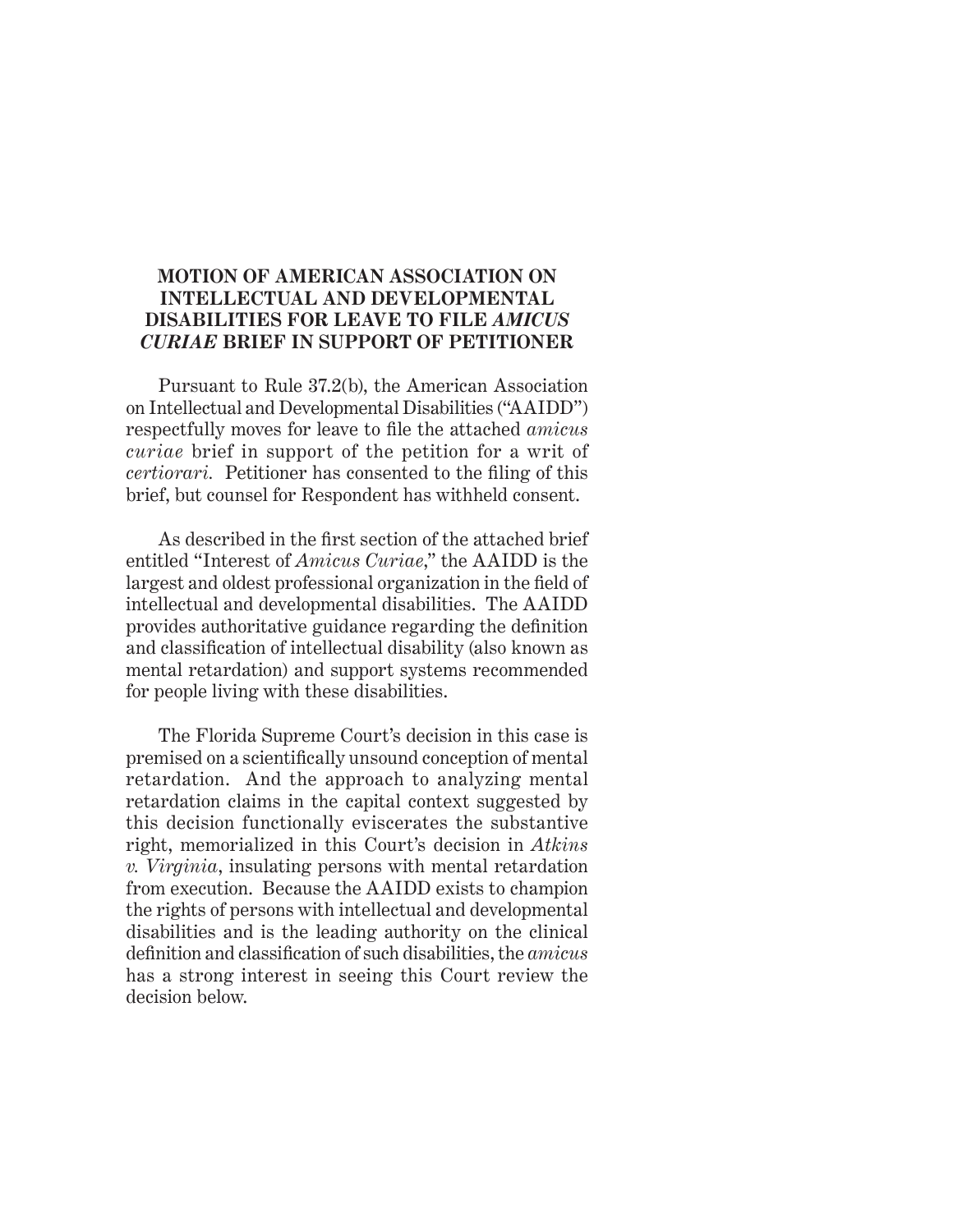As an organization that promulgates the most current and authoritative information on defining, classifying, and diagnosing intellectual disabilities, the AAIDD is uniquely suited to articulate how the decision below rests on a fallacious understanding of mental retardation. Accordingly, the AAIDD respectfully requests that the Court grant leave to file the attached brief as *amicus curiae.* 

December 27, 2011

Respectfully submitted,

 Suite 2010 Philadelphia, PA 19104 GEORGE G. GORDON DECHERT LLP Cira Centre 2929 Arch Street (215) 994-4000

 GRETCHEN S. SWEEN  *Counsel of Record* DECHERT LLP 300 West 6th Street Austin, TX 78701 (512) 394-3000 gretchen.sween @dechert.com

*Counsel for Amicus Curiae*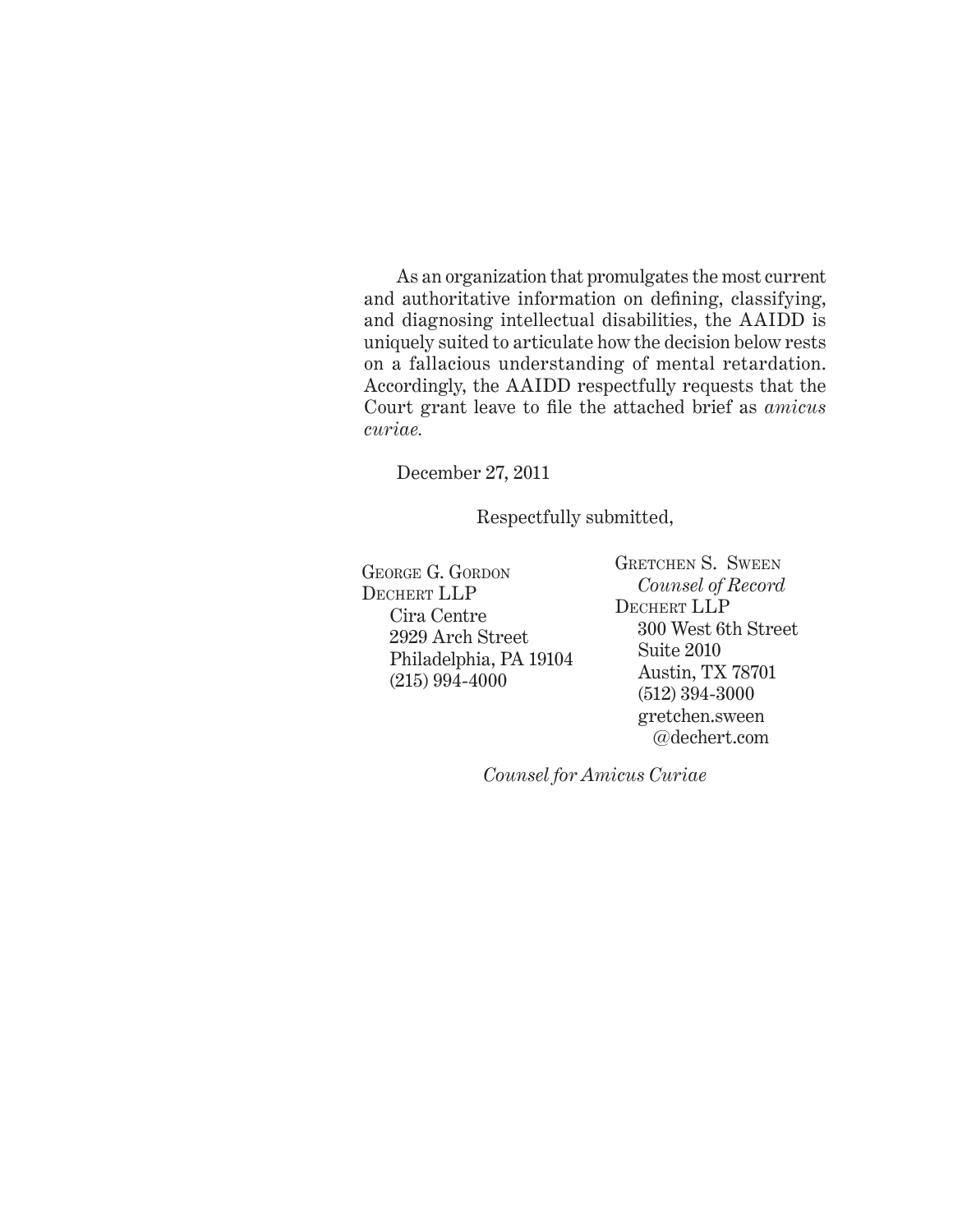# **TABLE OF CONTENTS**

|                                                                                                                                                                                                                                                                                                                                                                                                                | Page           |
|----------------------------------------------------------------------------------------------------------------------------------------------------------------------------------------------------------------------------------------------------------------------------------------------------------------------------------------------------------------------------------------------------------------|----------------|
| TABLE OF CONTENTS                                                                                                                                                                                                                                                                                                                                                                                              | i              |
| TABLE OF CITED AUTHORITIES                                                                                                                                                                                                                                                                                                                                                                                     | iv             |
| INTEREST OF AMICUS CURIAE                                                                                                                                                                                                                                                                                                                                                                                      | 1              |
|                                                                                                                                                                                                                                                                                                                                                                                                                | $\overline{2}$ |
| REASONS TO GRANT THE PETITION                                                                                                                                                                                                                                                                                                                                                                                  | 4              |
| FLORIDA SHOULD BE DIRECTED<br>I.<br>TO APPROACH ATKINS CLAIMS IN<br>ACCORDANCE WITH GENERALLY<br>SCIENTIFIC<br>A C C E P T E D<br>PRACTICE AND TO<br><b>REMOVE</b><br>UNCONSTITUTIONAL PROCEDURAL<br>ROADBLOCKS TO THE SUBSTANTIVE<br>RIGHT ANNOUNCED IN ATKINS<br><i>Atkins</i> Claims Must Be Assessed<br>A.<br>Pursuant To Generally Accepted<br>Clinical Definitions Set Forth<br>By The AAIDD And The APA | 4<br>5         |
| The Clinical Consensus Requires<br>1.<br>Assessing Intellectual Functioning<br>Through Standardized IQ Tests<br>Considered In Light Of The Test's<br><b>Standard Error Of Measurement</b><br>And Clinical Judgment Regarding<br>The Specific Instruments Used                                                                                                                                                  | 5              |

*i*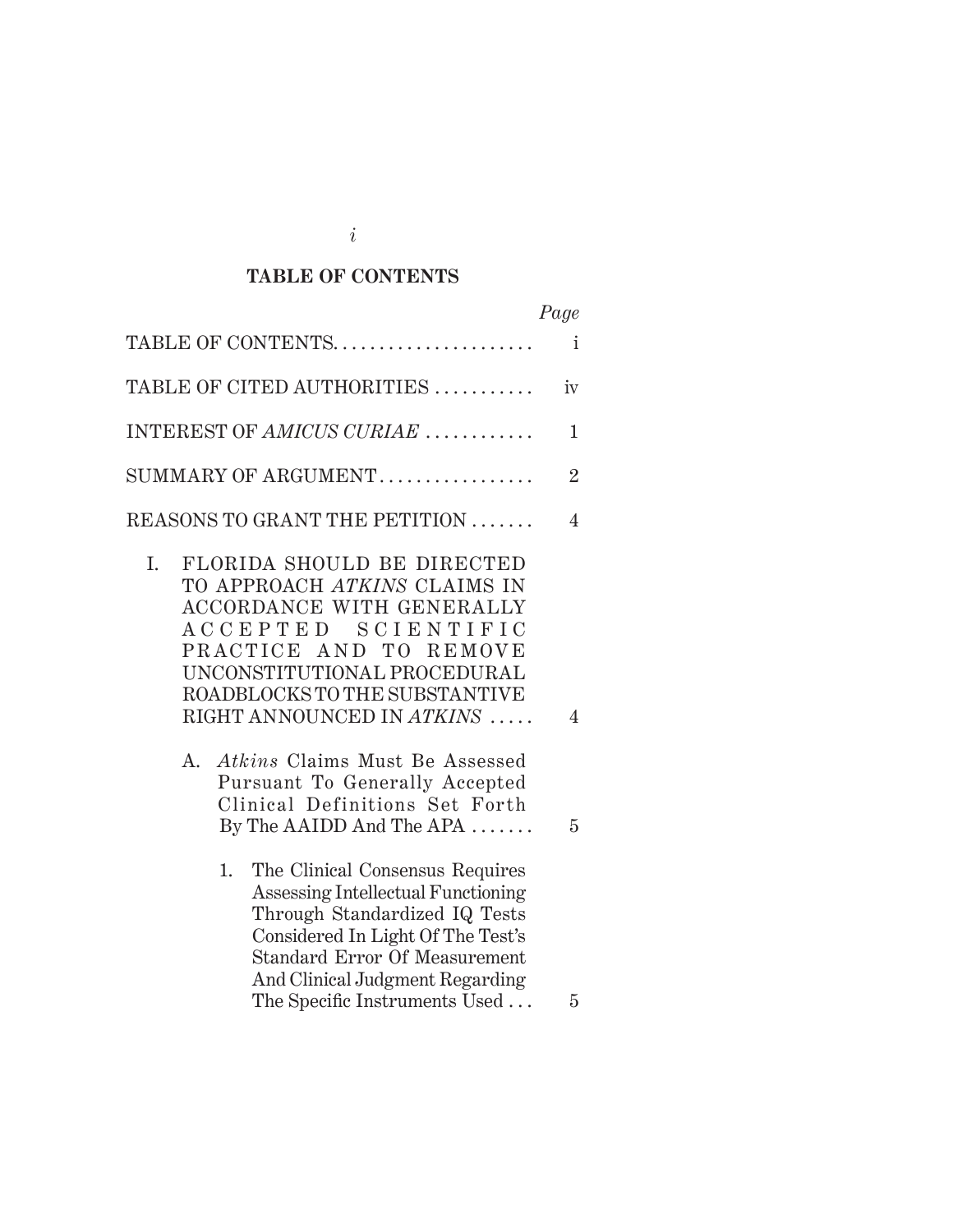# *Table of Contents*

*ii*

*Page*

|    | 2. | The Clinical Consensus<br>Requires Assessing Adaptive<br>Behavior Based On Objective<br>Measurements, Not By Weighing<br>Deficits Against Strengths       | 8  |
|----|----|-----------------------------------------------------------------------------------------------------------------------------------------------------------|----|
| Β. |    | The Florida Supreme Court's Approach<br>To Mental Retardation Is Incompatible<br>With Accepted Clinical Practice                                          | 10 |
|    | 1. | The Florida Supreme Court Has<br>Adopted A Rigid IQ Cutoff In<br>Conflict With Accepted Scientific<br>Practice                                            | 11 |
|    | 2. | The Florida Supreme Court<br>Promulgates The Unacceptable<br>Practice Of Discounting<br>Adaptive Deficits By Weighing<br>Them Against Unrelated Skills    | 13 |
| C. |    | The Florida Supreme Court's<br>Bare Majority Opinion In This<br>Case Represents An Analytical<br>Approach Inconsistent With<br>Accepted Clinical Practice | 14 |
|    | 1. | The Majority's Revised Opinion<br>Correctly Found Significant<br>Limitations In Intellectual<br>Functioning But Relied<br>On Fallacious Reasoning         | 14 |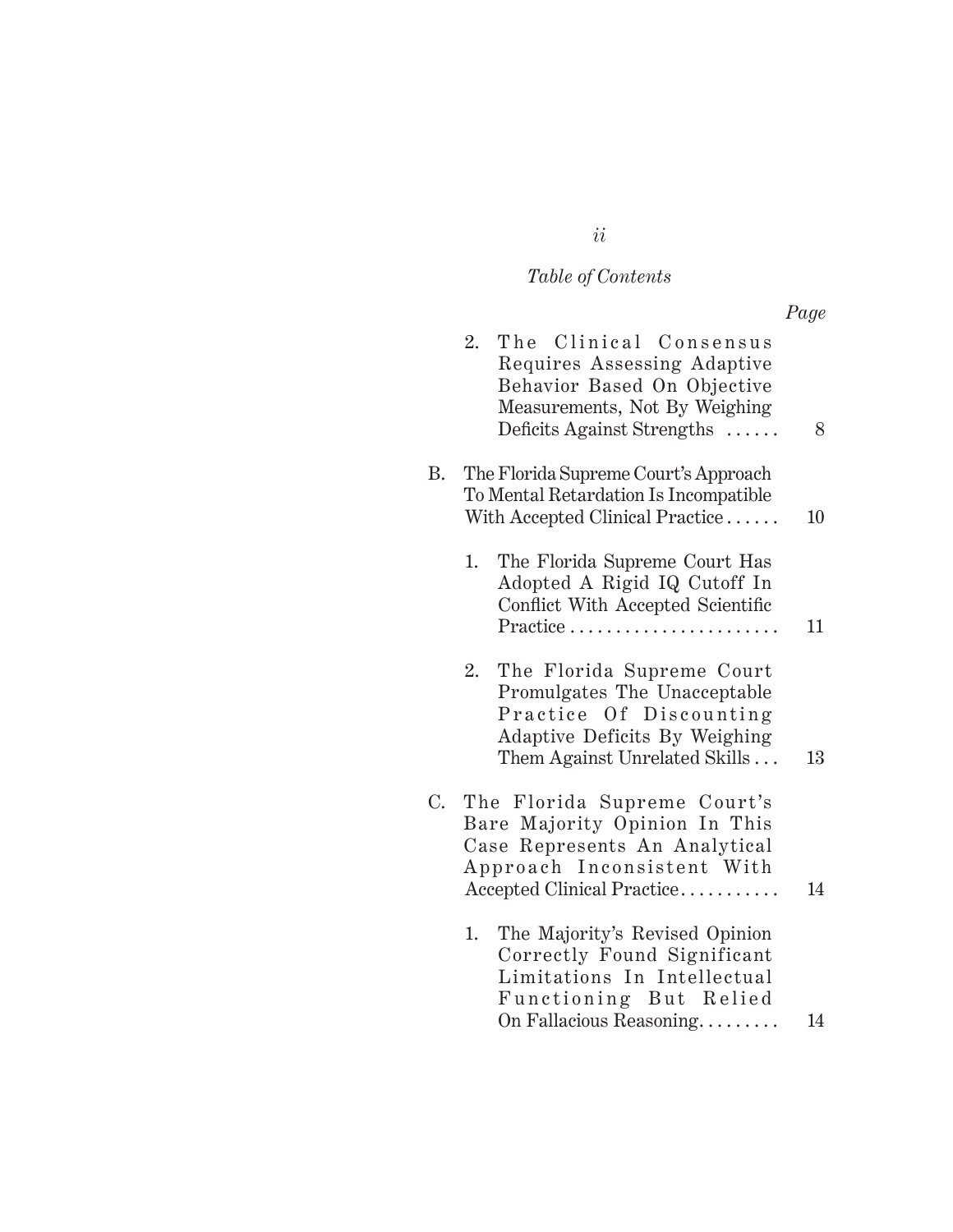# *Table of Contents*

| 2. | After Finding The Trial Court<br>Had Erred In Assessing The First<br>Prong, The Majority Improvised<br>A New, Unsound Approach To<br>Adaptive Deficits To Affirm<br>The Trial Court's Profoundly<br>Flawed Atkins Assessment | 15 |
|----|------------------------------------------------------------------------------------------------------------------------------------------------------------------------------------------------------------------------------|----|
|    | The majority improperly<br>a.<br>used evidence of unrelated<br>skills to discount evidence<br>of adaptive deficits                                                                                                           | 16 |
|    | The majority did not consider<br>$\mathbf{b}$ .<br>the clinical judgment of a<br>highly qualified expert                                                                                                                     | 19 |
|    | The majority endorsed<br>c.<br>a scientifically illegitimate<br>"alternative explanation"<br>hypothesis to dismiss<br>ample evidence of Mr.<br>Dufour's adaptive deficits                                                    | 21 |
| D. | Where States Have Adopted Procedures<br>That Obstruct Individuals' Ability To<br>Exercise Substantive Constitutional<br>Rights This Court Has Intervened                                                                     | 22 |
|    | CONCLUSION                                                                                                                                                                                                                   | 26 |

# *iii*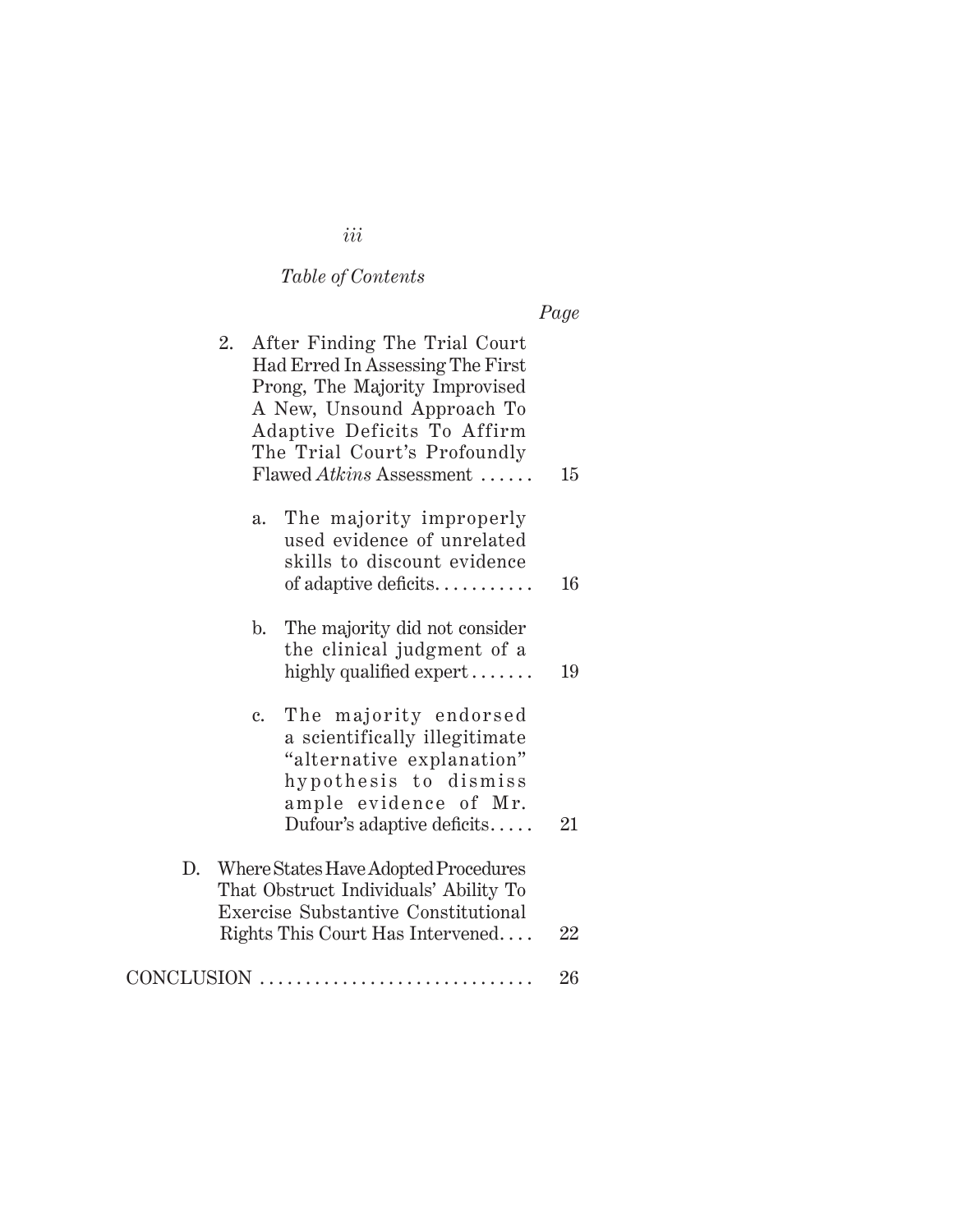# **TABLE OF CITED AUTHORITIES**

# *Page*

# **CASES**

| Atkins v. Virginia,                                    |
|--------------------------------------------------------|
| Bailey v. Alabama,<br>24                               |
| Brown v. State,<br>13                                  |
| Cherry v. Florida,<br>12                               |
| Cleburne v. Cleburne Living Ctr., Inc.,                |
| Dufour v. State,                                       |
| Ford v. Wainwright,                                    |
| Gilmore v. Taylor,                                     |
| Hill v. Humphrey,<br>-- F.3d --, 2011 WL 5841715<br>25 |
| Jones v. State,<br>12                                  |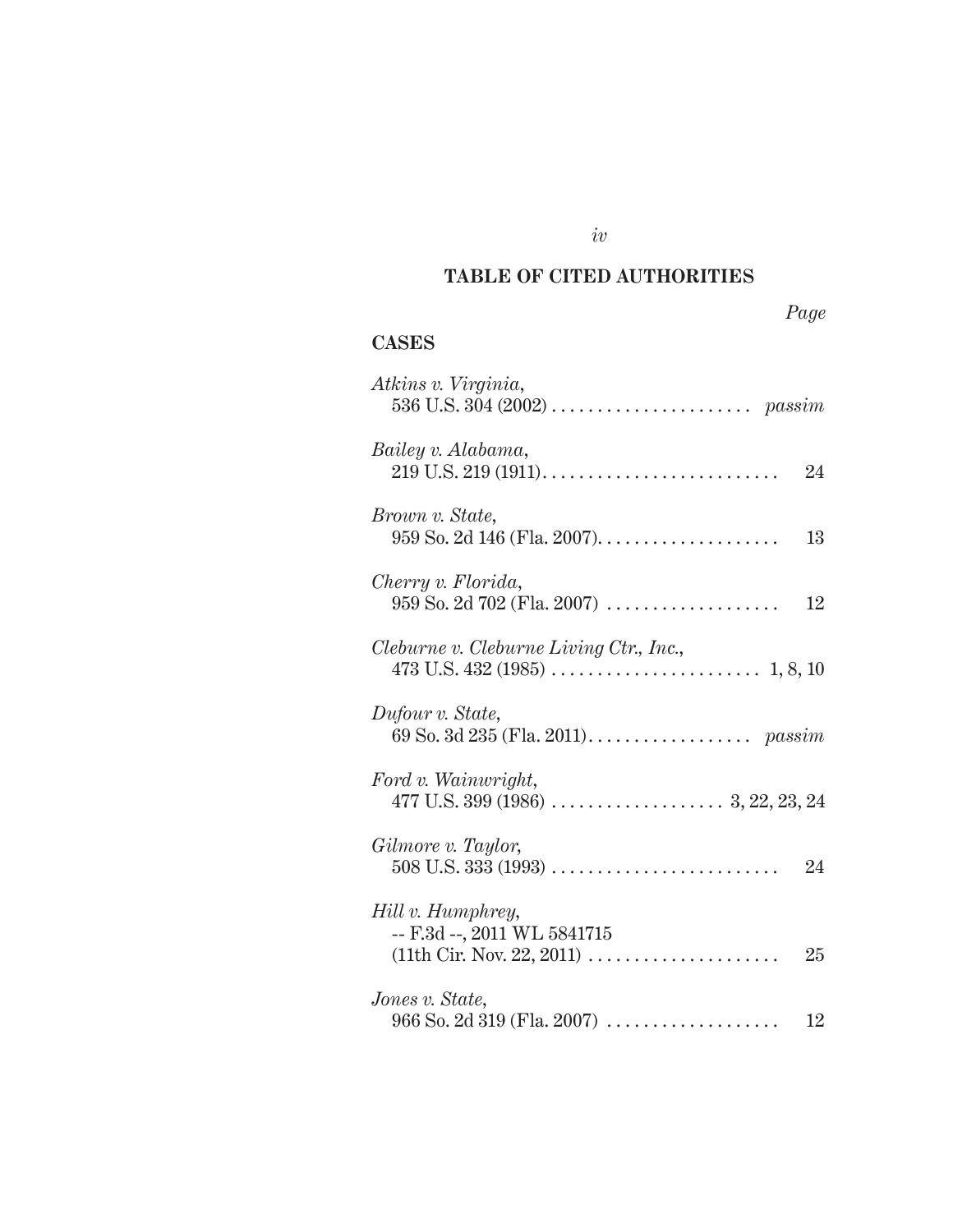## *Cited Authorities*

| Page                                                    |
|---------------------------------------------------------|
| Lockett v. Ohio,<br>23                                  |
| Lizcano v. State,<br>No. AP-75879, 2010 WL 181772<br>25 |
| Nixon v. State,<br>12                                   |
| Panetti v. Quarterman,                                  |
| Penry v. Lynaugh,<br>1                                  |
| People v. Vidal,<br>12                                  |
| Speiser v. Randall,                                     |
| <b>STATUTES</b>                                         |
| 1                                                       |
| 1                                                       |
| Fla. Stat. $\S 921.137(1) (2006)$                       |

*v*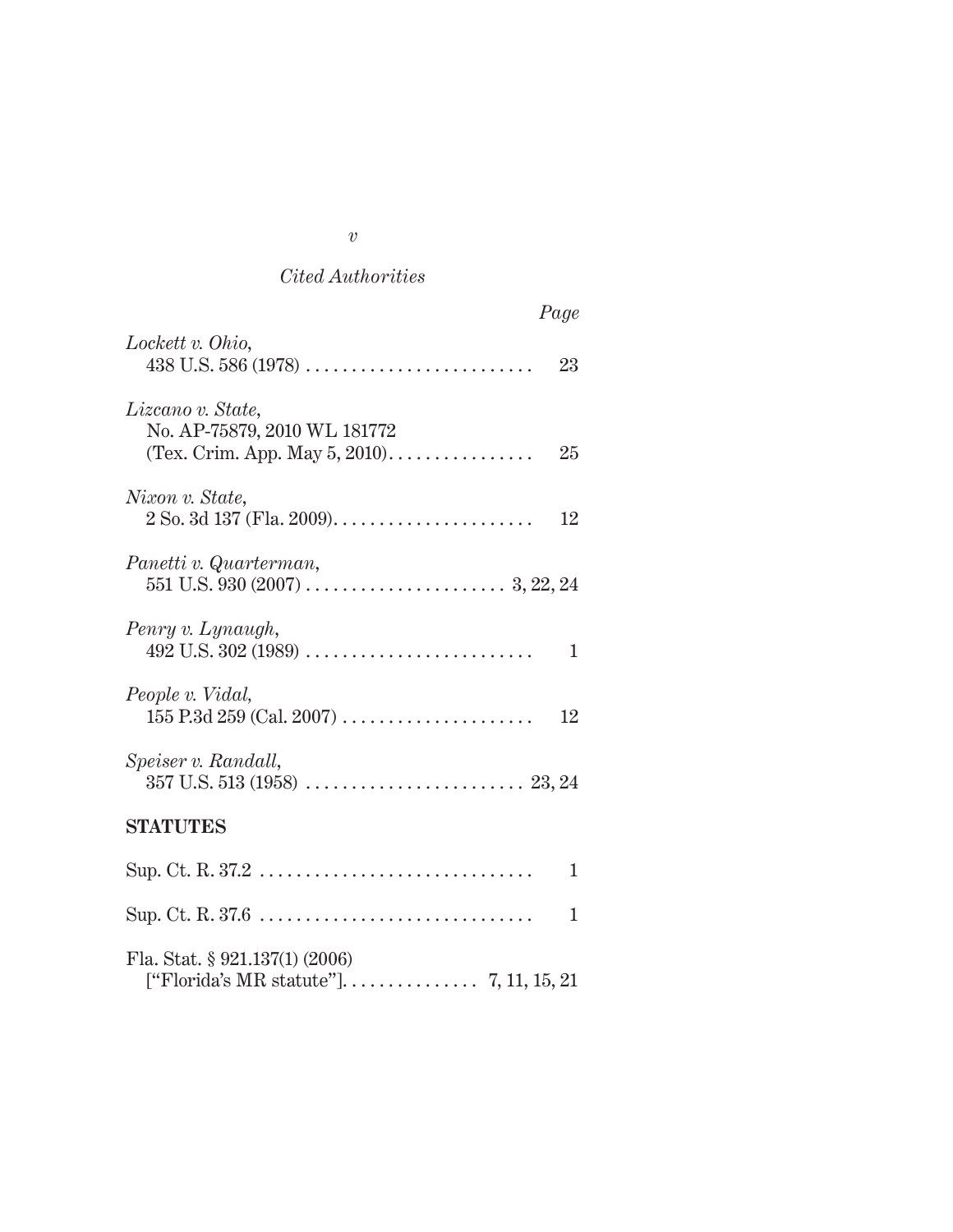*Cited Authorities*

*vi*

*Page*

## **OTHER AUTHORITIES**

| 2 B. Sadock & V. Sadock, Comprehensive<br>Textbook of Psychiatry 2952 (7th ed. 2000)<br>6                                                                                                                              |
|------------------------------------------------------------------------------------------------------------------------------------------------------------------------------------------------------------------------|
| AAIDD, Intellectual Disability: Definition,<br>Classification, and Systems of Supports                                                                                                                                 |
| AAIDD, User's Guide: Mental Retardation<br>Definition, Classification and Systems of<br>Supports (10th ed. 2007) [AAIDD User's Guide]                                                                                  |
| AAMR, Mental Retardation: Definition,<br><i>Classification and Systems Supports</i><br>(9th ed. 1992) [AAMR 1992]. $\dots$ 4, 5, 6, 10                                                                                 |
| Alliance for Full Participation, http://www.<br>allianceforfullparticipation.org/index.php?<br>$start=5 \ldots \ldots \ldots \ldots \ldots \ldots \ldots \ldots \ldots \ldots$<br>13                                   |
| American Psychiatric Association, Diagnostic<br>and Statistical Manual of Mental<br>Disorders 41 (4th ed. 2000) [DSM-IV-TR] passim                                                                                     |
| Richard J. Bonnie, The American Psychiatric<br>Association's Resource Document on Mental<br>Retardation and Capital Sentencing:<br>Implementing Atkins v. Virginia,<br>32 J. Am. Acad. Psychiatry Law 304 (2004)<br>11 |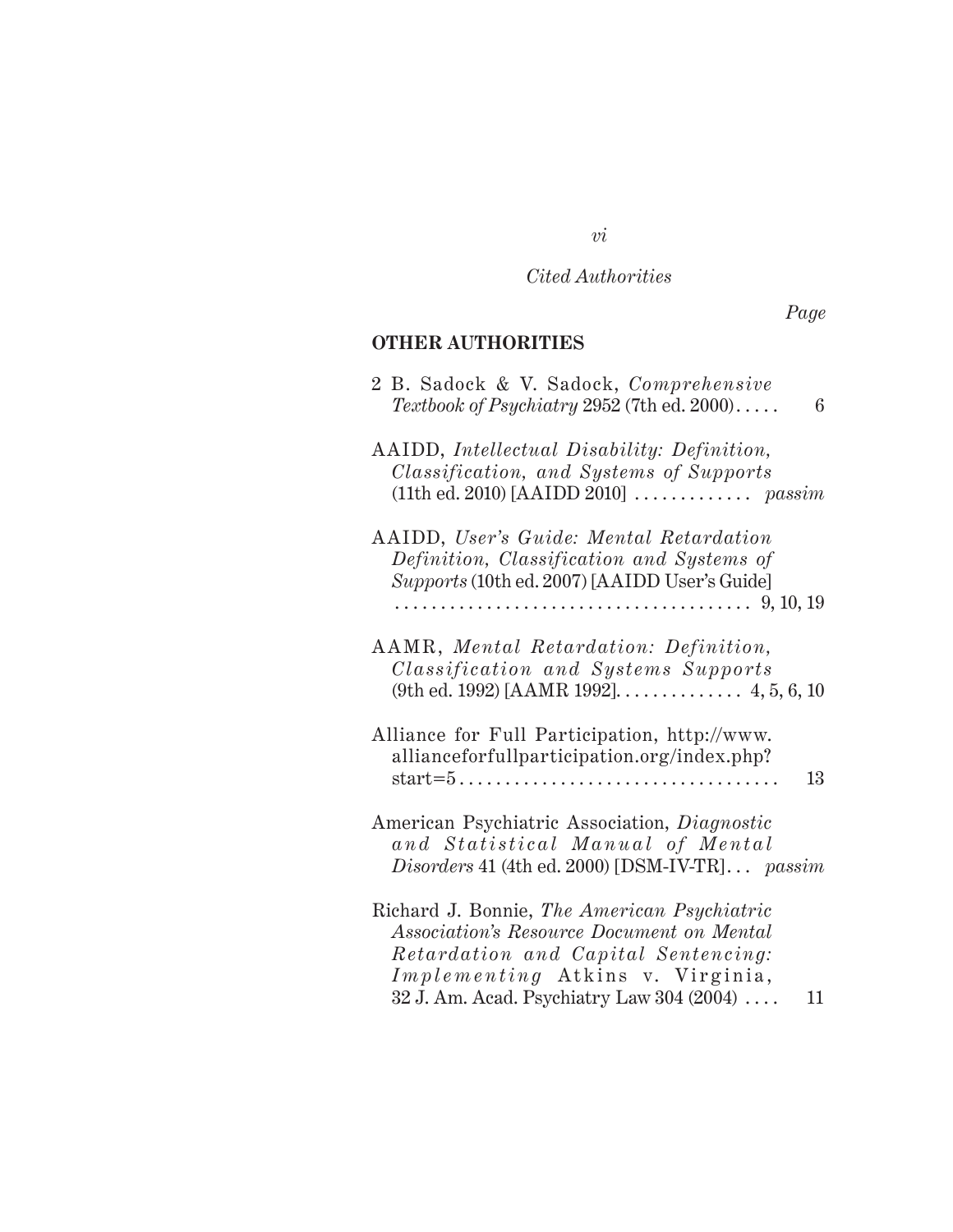# *Cited Authorities*

| Richard J. Bonnie & Katherine Gustafson,<br>The Challenge of Implementing Atkins v.<br>Virginia: How Legislatures and Courts<br>Can Promote Accurate Assessments and<br>Adjudications of Mental Retardation in Death<br><i>Penalty Cases, 41 U. Rich. L. Rev. 811 (2007)</i> | 7  |
|------------------------------------------------------------------------------------------------------------------------------------------------------------------------------------------------------------------------------------------------------------------------------|----|
| James W. Ellis, Mental Retardation and the Death<br>Penalty: A Guide to State Legislative Issues,<br>27 Mental & Physical Disability L. Rep. 11                                                                                                                              | 17 |
| Caroline Everington & Denis W. Keyes, Mental<br>Retardation, 8 The Forensic Examiner 31                                                                                                                                                                                      | 19 |
| John M. Fabian, Life, Death, and IQ; It's Much<br>More Than Just a Score: The Dilemma<br>of the Mentally Retarded on Death Row,<br>$5$ J. Forensic Psychol. Prac. $1(2005)$                                                                                                  | 19 |
| Joint Position Statement of AAIDD and The ARC,<br>available at http://www.aaidd.org/content 158.                                                                                                                                                                             | 12 |
| Robert L. Schalock, et al., The Renaming of Mental<br>Retardation: Understanding the Change to the<br>Term Intellectual Disability, 45 Intellectual<br>& Developmental Disabilities $116(2007) \ldots$                                                                       | 1  |

# *vii*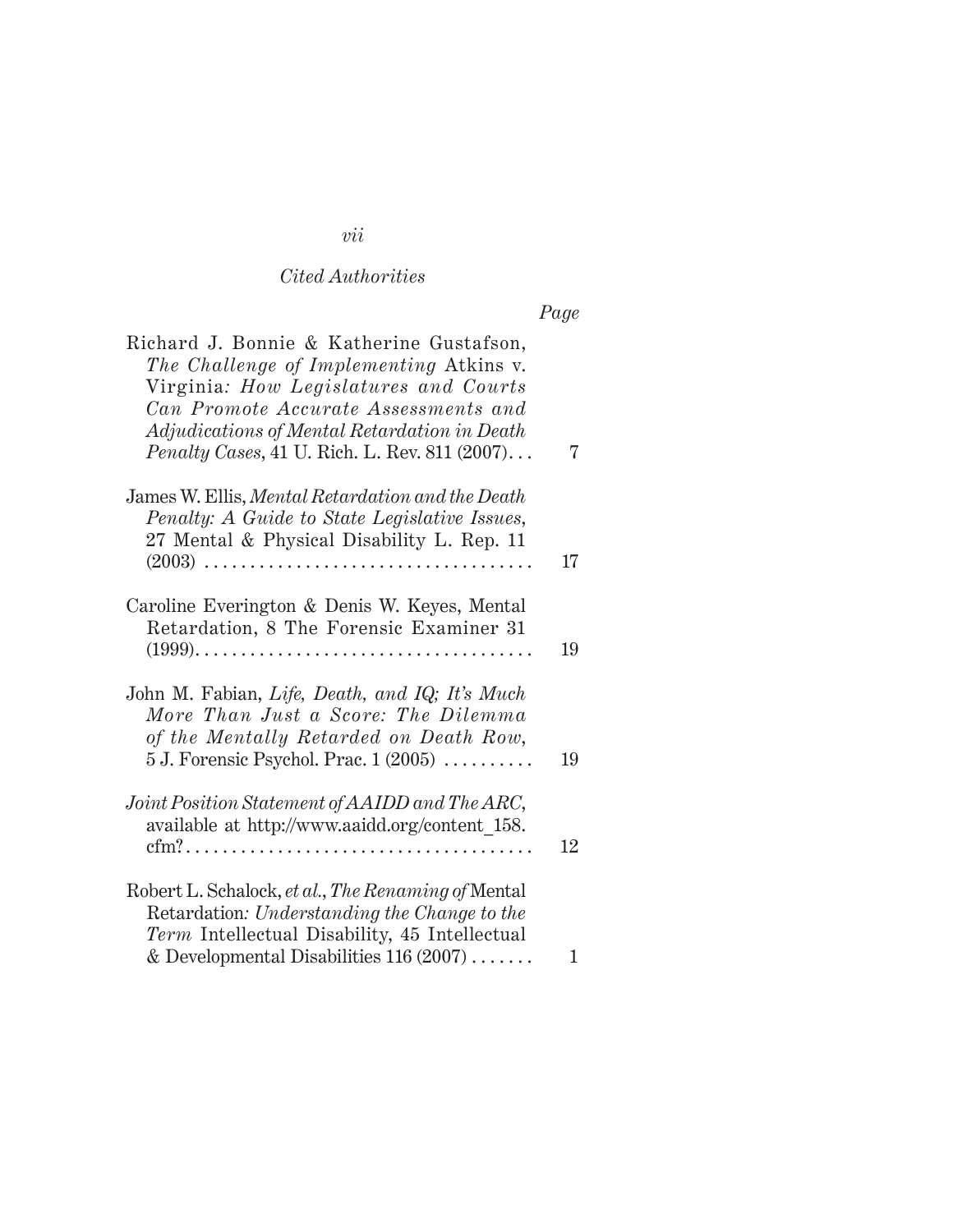#### **INTEREST OF** *AMICUS CURIAE***<sup>1</sup>**

 The American Association on Intellectual and Developmental Disabilities ("AAIDD"), formerly the American Association on Mental Retardation ("AAMR"), has appeared as *amicus curiae* in numerous cases involving mental retardation<sup>2</sup> and the legal rights of those with intellectual disability, including the seminal case *Atkins v. Virginia*, 536 U.S. 304 (2002). Moreover, this Court has repeatedly employed the AAIDD's definition of mental retardation in adjudicating legal issues. *See id.*; *see also Penry v. Lynaugh*, 492 U.S. 302, 308 n.1 (1989); *Cleburne v. Cleburne Living Ctr., Inc.*, 473 U.S. 432, 442 n.9 (1985).

<sup>1.</sup> Consistent with Supreme Court Rule 37.2, counsel for all parties received notice, at least ten days before the due date, of the AAIDD's intent to file this *amicus curiae* brief. Counsel for Petitioner consented; counsel for Respondent withheld consent. Pursuant to Rule 37.6, the AAIDD confirms that no counsel for any party authored this brief in whole or in part; and no counsel or party made a monetary contribution intended to fund the preparation or submission of this brief other than the AAIDD, its members, or its counsel.

<sup>2.</sup> Many clinicians, following the AAIDD's lead, now use the term "intellectual disability" rather than "mental retardation." *See*  Robert L. Schalock, *et al.*, *The Renaming of* Mental Retardation*: Understanding the Change to the Term* Intellectual Disability, 45 Intellectual & Developmental Disabilities 116 (2007) (explaining that name changed but clinical definition of the medical condition to which the term refers remained unchanged). This brief refers to "mental retardation" because that is the term used in *Atkins* and by the Florida legislature.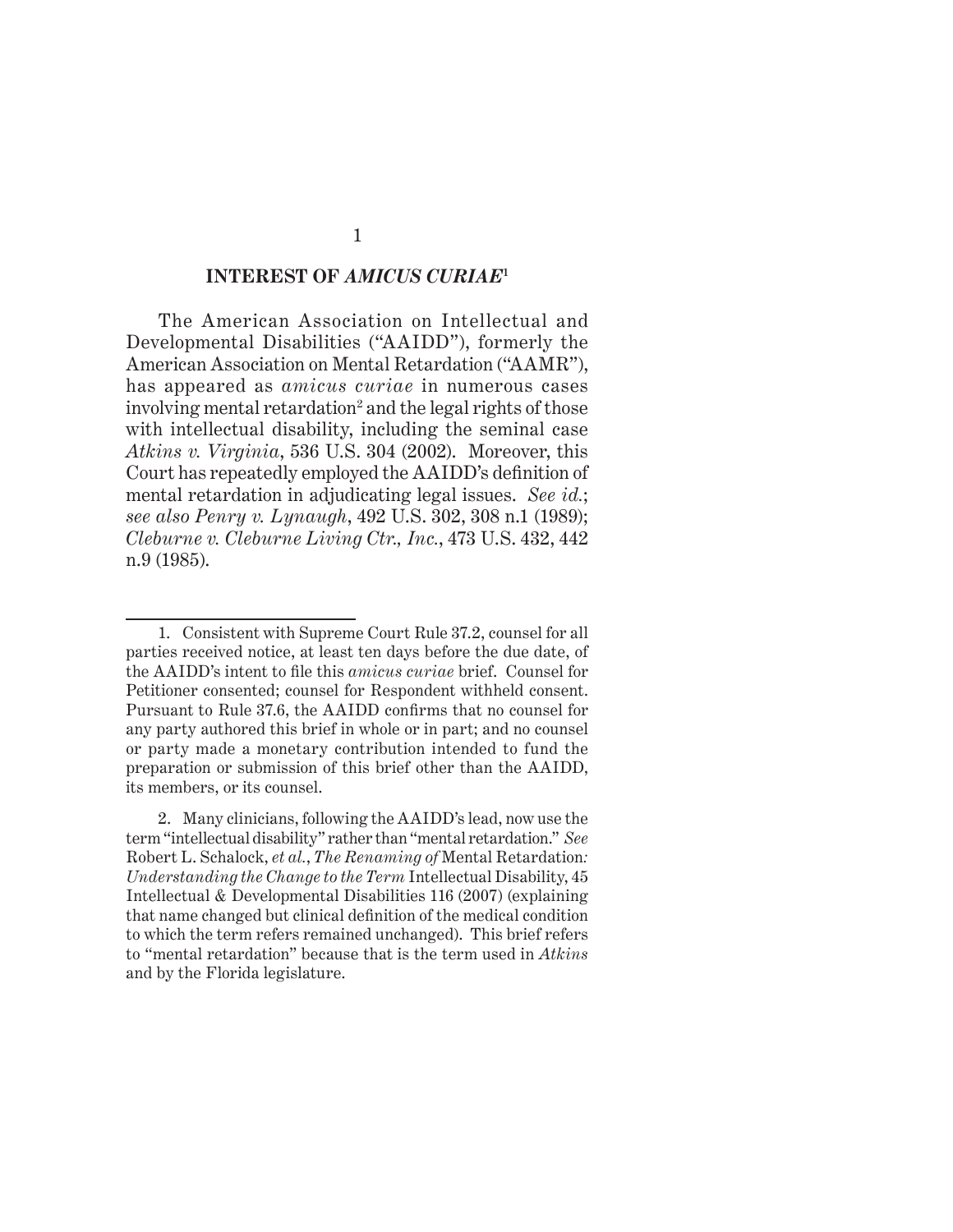Founded in 1876, the AAIDD is the nation's oldest and largest professional organization in the field of intellectual and developmental disabilities. For over 80 years, the AAIDD has educated the public about the scientific consensus regarding mental retardation. Professionals in every state use the AAIDD's manuals and diagnostic methodology to assess intellectual disability. The AAIDD has a vital interest in ensuring that (1) all individuals with mental retardation receive the rights and protections required by law; and (2) courts and administrative agencies employ accepted scientific principles in assessing mental retardation. Therefore, the AAIDD has a strong interest in seeing *Atkins* claims adjudicated in accordance with generally accepted clinical standards.

#### **SUMMARY OF ARGUMENT**

The Florida Supreme Court's decision below severely threatens the right announced in *Atkins v. Virginia*: that under the Eighth Amendment individuals with mental retardation may not be executed. *Atkins*' directive that states develop their own procedural mechanisms for identifying persons with mental retardation was not a license to make an end-run around the categorical ban on executing such persons. In determining who has mental retardation and thus who is categorically exempt from the death penalty, *Atkins* requires states to apply standards that generally conform to the accepted scientific approach. At a minimum, *Atkins* directed states to adopt procedures that would exempt those individuals fairly characterized as having mental retardation under the AAIDD/AAMR's and the American Psychiatric Association's ("APA") definitions.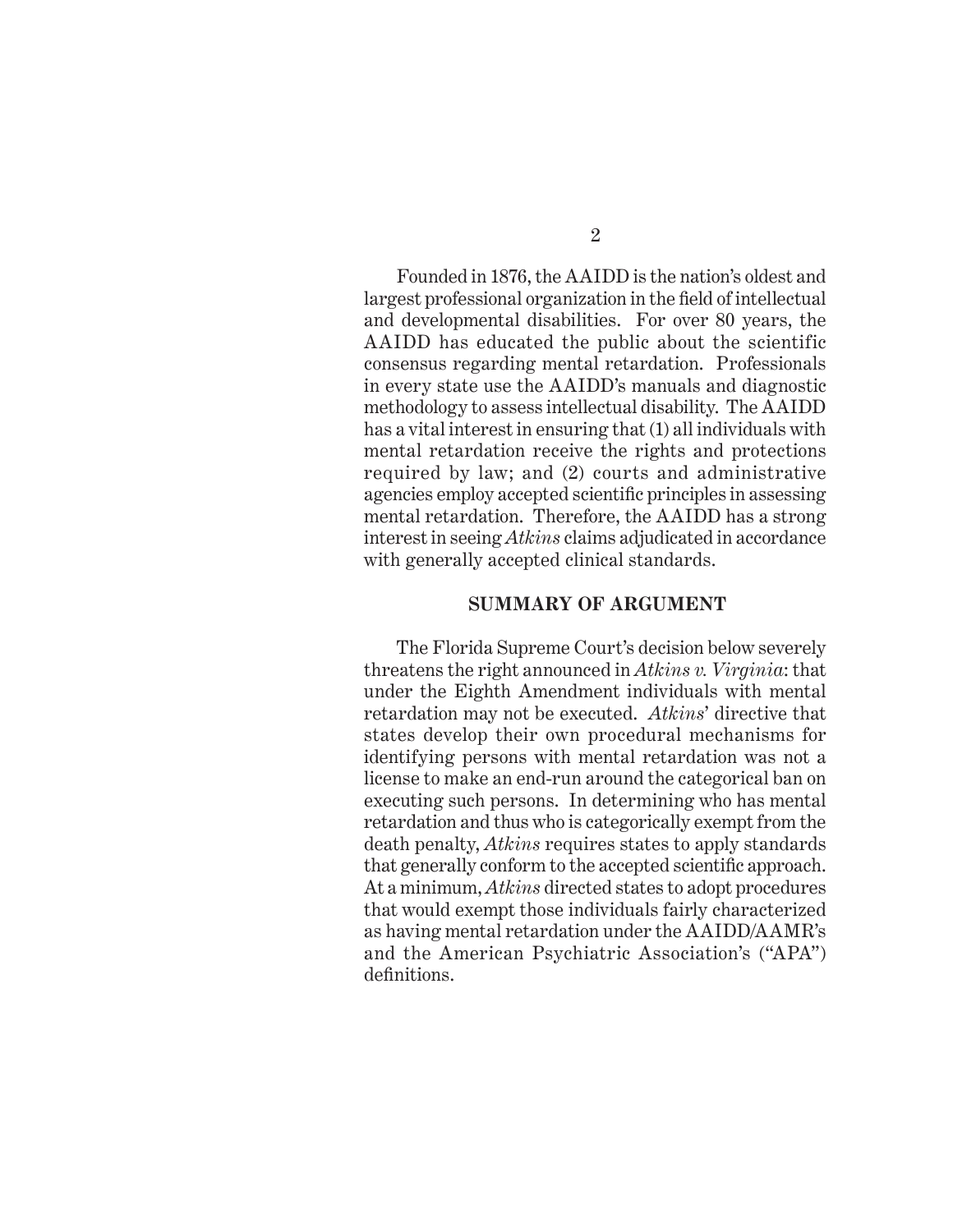Some states, including Florida, are approaching *Atkins* claims in a manner utterly at odds with the clinical consensus regarding mental retardation. While Florida's statutory definition of mental retardation comports with the national scientific consensus, Florida's highest court has interpreted that statute so as to permit fact-finders to make subjective, unsound assessments that disregard fundamental scientific and clinical precepts about intellectual disability.

Having crafted its own idiosyncratic method for assessing mental retardation, the Florida Supreme Court applied that unsound method to Petitioner Dufour's *Atkins* claim. The lengthy *per curiam* decision, which garnered a bare majority, reflects significant misconceptions regarding mental retardation. *See Dufour v. State*, 69 So. 3d 235 (Fla. 2011) (4-3 decision with 1 of 4 justices in majority concurring only in the result and 3 justices dissenting). *Dufour* also evidences the considerable procedural roadblocks being imposed on those seeking to exercise the substantive right that *Atkins* guaranteed.

This Court granted the writ in *Panetti v. Quarterman* to ensure that the substantive right recognized in *Ford v. Wainwright* was not rendered a nullity in practice. Likewise, the Court should grant the writ here to instruct states that fact-finding procedures antithetical to the germane science are unconstitutional.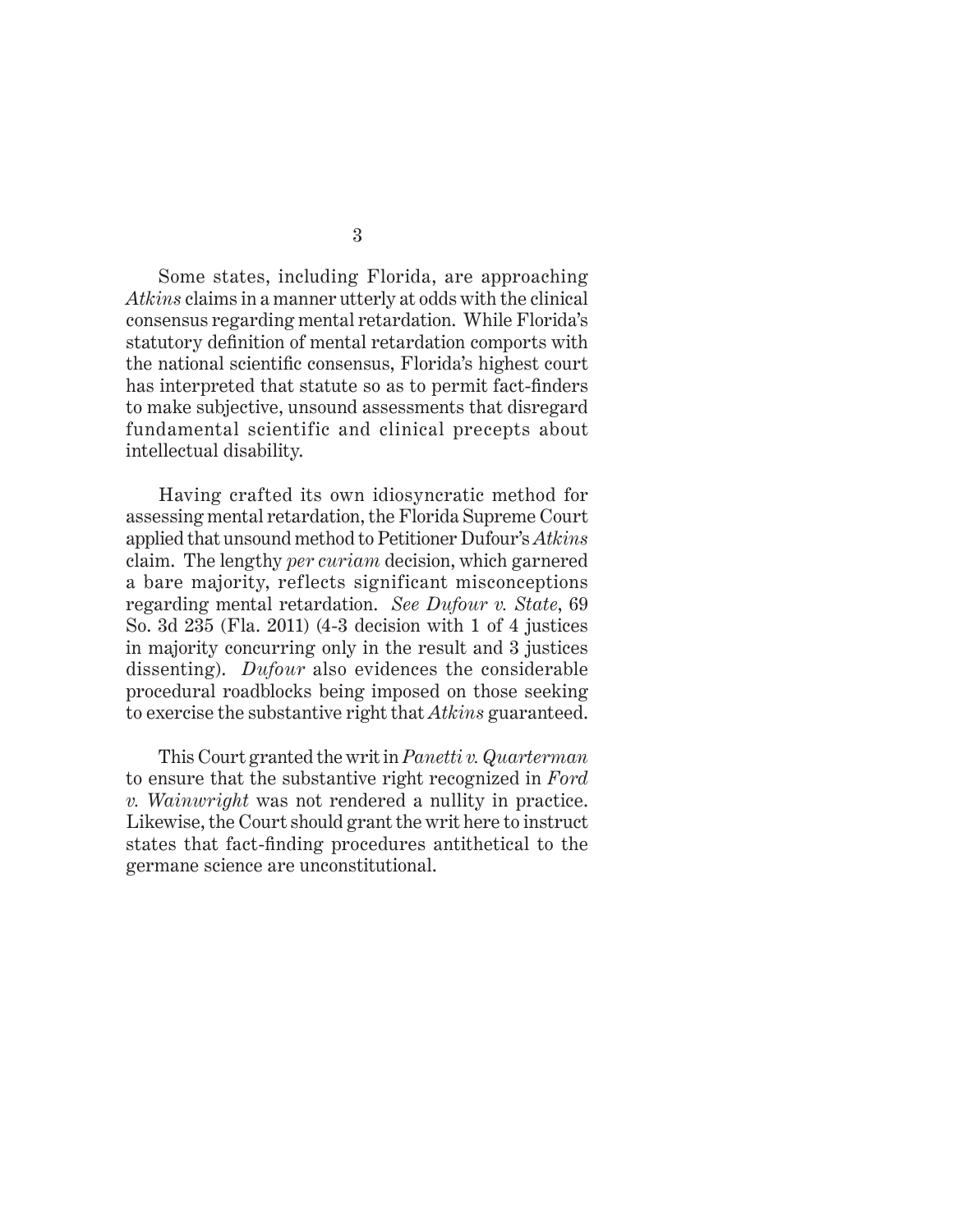#### **REASONS TO GRANT THE PETITION**

## **I. FLORIDA SHOULD BE DIRECTED TO APPROACH** *ATKINS* **C L A I M S I N ACCORDANCE WITH GENERALLY ACCEPTED SCIENTIFIC PRACTICE AND TO REMOVE U N C O N S T I T U T I O N A L P R O C E D U R A L ROADBLOCKS TO THE SUBSTANTIVE RIGHT ANNOUNCED IN** *ATKINS*

In *Atkins v. Virginia*, this Court held that executing individuals with mental retardation violates the U.S. Constitution's Eighth Amendment. 536 U.S. 304, 321 (2002). *Atkins* further directed the states to adopt measures for ascertaining mental retardation that "generally conform to the clinical definitions set forth" in *Atkins* itself. *Id.* at 317 n.22. Specifically, this Court embraced two essentially identical clinical definitions, which define mental retardation as a disability  $characterized by (1) significant limitations in intellectual$ functioning,  $(2)$  significant limitations in adaptive behavior as expressed in conceptual, social, and practical adaptive skills, and (3) onset before age eighteen. *See* AAMR, *Mental Retardation: Definition, Classification and Systems Supports* 1 (9th ed. 1992) [hereafter "AAMR 1992"]; American Psychiatric Association, *Diagnostic and Statistical Manual of Mental Disorders* 41 (4th ed. 2000) [hereafter "DSM-IV-TR"]; *see also Atkins*, 536 U.S. at 308 n.3. The authoritative definition in the AAIDD's most recent manual is unchanged except that it substitutes "intellectual disability" for the term "mental retardation." *See* AAIDD, *Intellectual Disability: Defi nition, Classifi cation, and Systems of Supports* 1 (11th ed. 2010) [hereafter "AAIDD 2010"].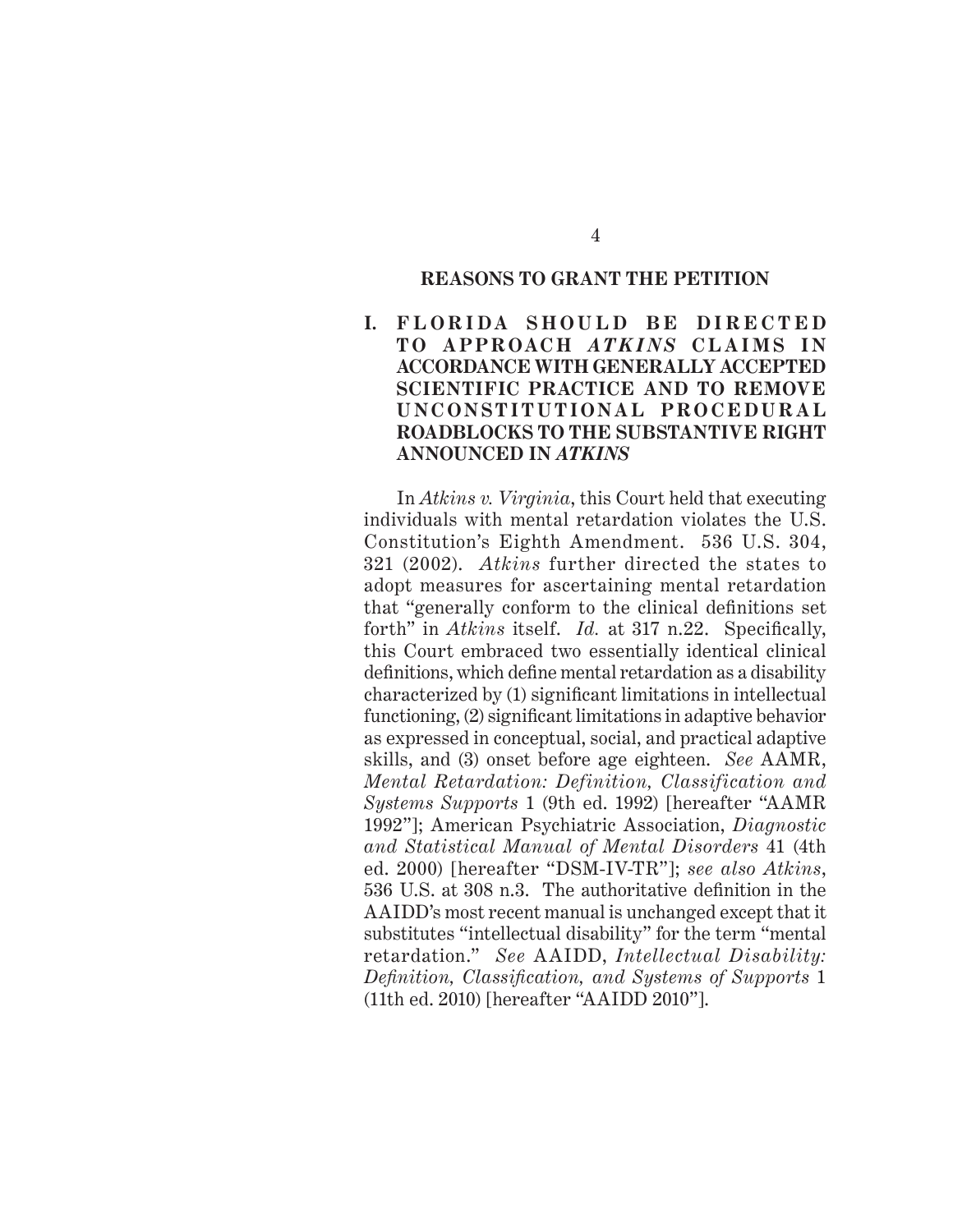Simply because *Atkins* does not include a comprehensive enforcement roadmap does not mean states were given carte blanche. Because mental retardation is a medical condition, this Court quite sensibly directed states to implement procedures reflecting the national medical consensus. *See Atkins*, 536 U.S. at 308 n.3 (quoting AAMR 1992 and DSM-IV). This Court should grant the writ to address whether Florida—or any state—may employ an idiosyncratic, judge-made, and extraordinarily restrictive understanding of mental retardation that deprives qualified persons of *Atkins*' protection.

### **A.** *Atkins* **Claims Must Be Assessed Pursuant To Generally Accepted Clinical Defi nitions Set Forth By The AAIDD And The APA**

The first two prongs of the three-part clinical definition of mental retardation—the only two that the court below addressed—were misconstrued and misapplied in this case, moving Florida's *Atkins* jurisprudence further afield from established science.

> 1. The Clinical Consensus Requires Assessing Intellectual Functioning Through Standardized IQ Tests Considered In Light Of The Test's Standard Error Of Measurement And Clinical Judgment Regarding The Specific Instruments Used

The majority ultimately found that the trial court had erred in assessing Mr. Dufour's intellectual functioning but it relied on an incorrect premise that creates an unreasonably high risk that persons clinicians would diagnose with mental retardation are executed.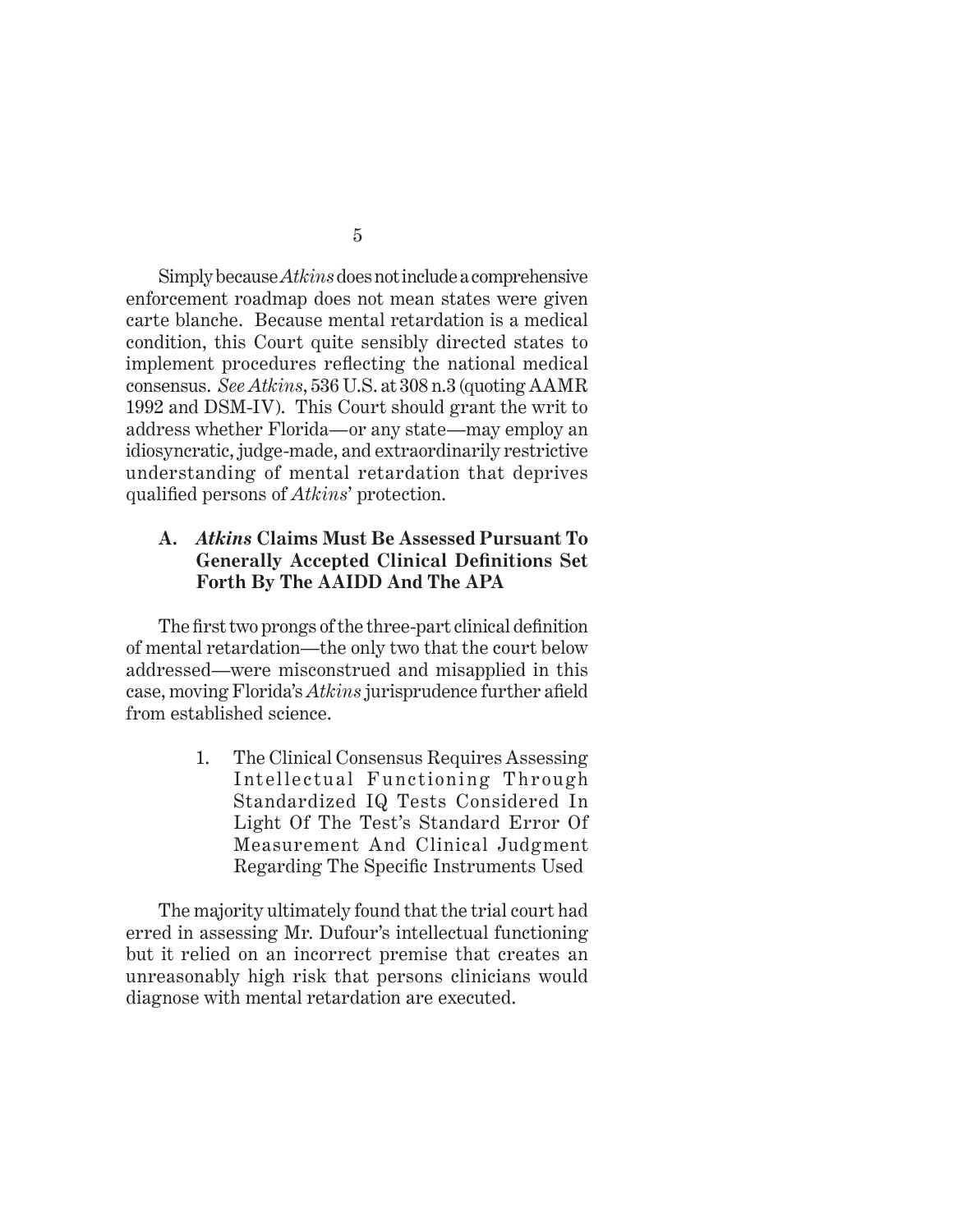Measuring "intellectual functioning" is the first of three steps in making a diagnosis of mental retardation. *See* AAIDD 2010 at 6. One criterion to measure intellectual functioning is a properly administered, standardized IQ test. An individual is generally thought to have significant limitations in intellectual functioning if the person's score is approximately two or more standard deviations below the mean. *Id.* at 35. The AAIDD has long emphasized that the upper boundary of intellectual functioning indicating mental retardation is best described as a *range*, not as an exact numerical cutoff: "If the IQ score is valid, this will generally result in a score of approximately 70 to 75 or below." AAMR 1992 at 14 n.20; *see also Atkins*, 536 U.S. at 309 n.5 (citing 2 B. Sadock & V. Sadock, *Comprehensive Textbook of Psychiatry* 2952 (7th ed. 2000)) (recognizing upper IQ range for mental retardation is generally 70- 75). The upper boundary remains flexible to ensure greater precision because a range, rather than a hard cutoff, better reflects the statistical variance inherent in all intelligence tests and "the role of clinical judgment in weighing the factors that contribute to the validity and precision of a diagnostic decision." AAIDD 2010 at 40.

In short, mental health experts employ IQ tests to diagnose significant limitations in intellectual functioning, recognizing that there is no "hard and fast cutoff point" for making a mental retardation diagnosis and that no score can be properly assessed in a vacuum. AAIDD 2010 at 35. For instance, IQ scores must always be considered in light of the test's standard error of measurement or "SEm," a statistical concept that adjusts for the fact that a precise IQ score is always an unknown because no standardized test is devoid of error. *Id.* at 36. Both the AAIDD's and the APA's definitions of mental retardation stress the SEm's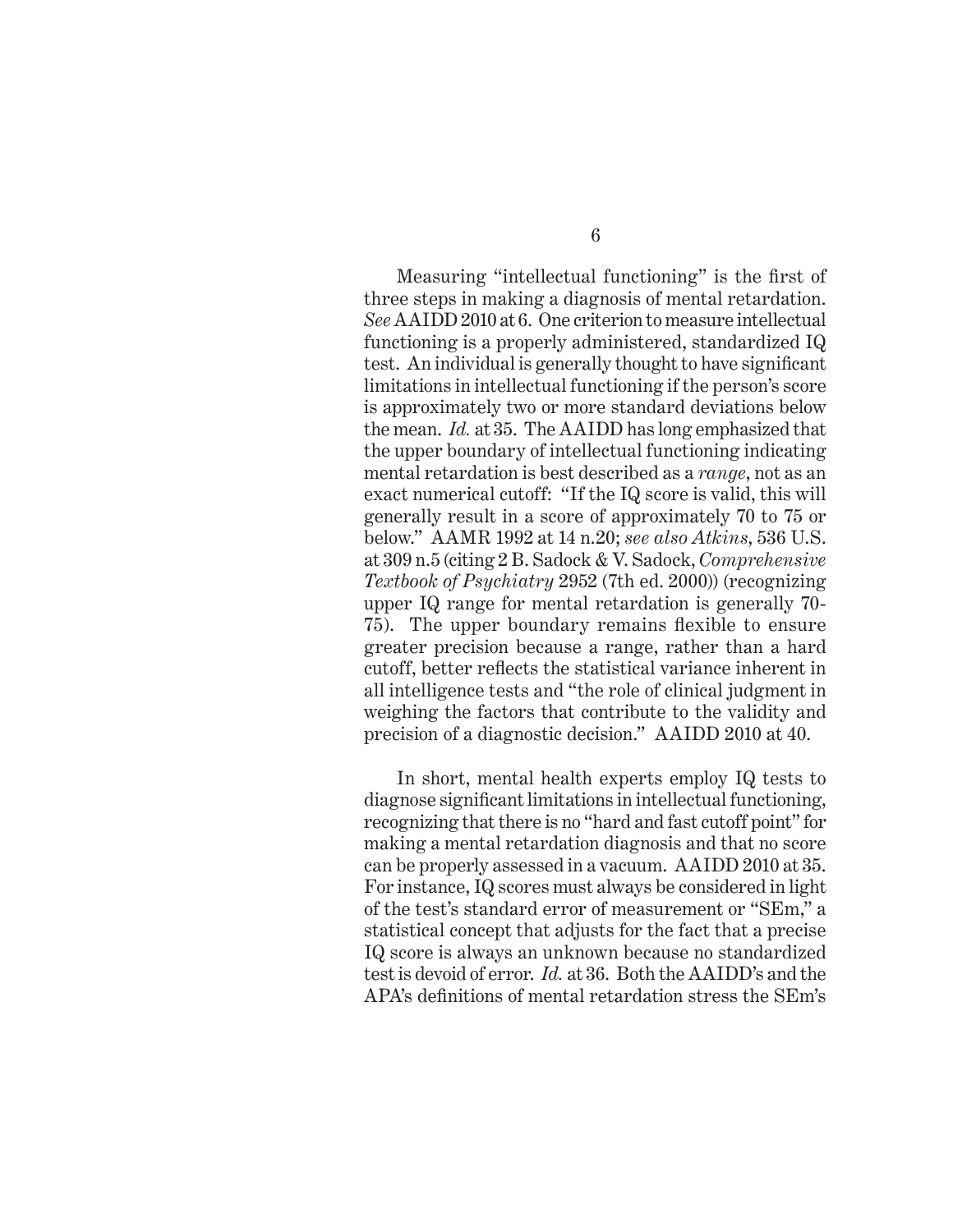importance. *Id.* at 36, 48-49; DSM-IV-TR at 41-42. Failing to take the SEm into account in scoring and interpreting any kind of psychological test is "a clear departure from accepted professional practice." Richard J. Bonnie & Katherine Gustafson, *The Challenge of Implementing*  Atkins v. Virginia*: How Legislatures and Courts Can Promote Accurate Assessments and Adjudications of Mental Retardation in Death Penalty Cases*, 41 U. Rich. L. Rev. 811, 836 (2007).

Because of the many challenges involved in measuring intelligence and interpreting IQ scores, the AAIDD advises that assessment "should be conducted on an individual basis and be carried out in strict guidance of accepted professional practice." AAIDD 2010 at 42. Sound clinical judgment should not be usurped by wellmeaning, but misguided, judicial discretion.

The Florida Supreme Court continues to insist on a rigid IQ cutoff of 70—although the Florida statute that defines mental retardation and bars imposing the death penalty on persons with mental retardation does not include such a cutoff. *See* Fla. Stat. § 921.137(1) (2006) [hereafter "Florida's MR statute"]. A legal test of mental retardation that applies a rigid IQ cutoff is inconsistent with the scientific consensus and, thus, contrary to *Atkins*' mandate.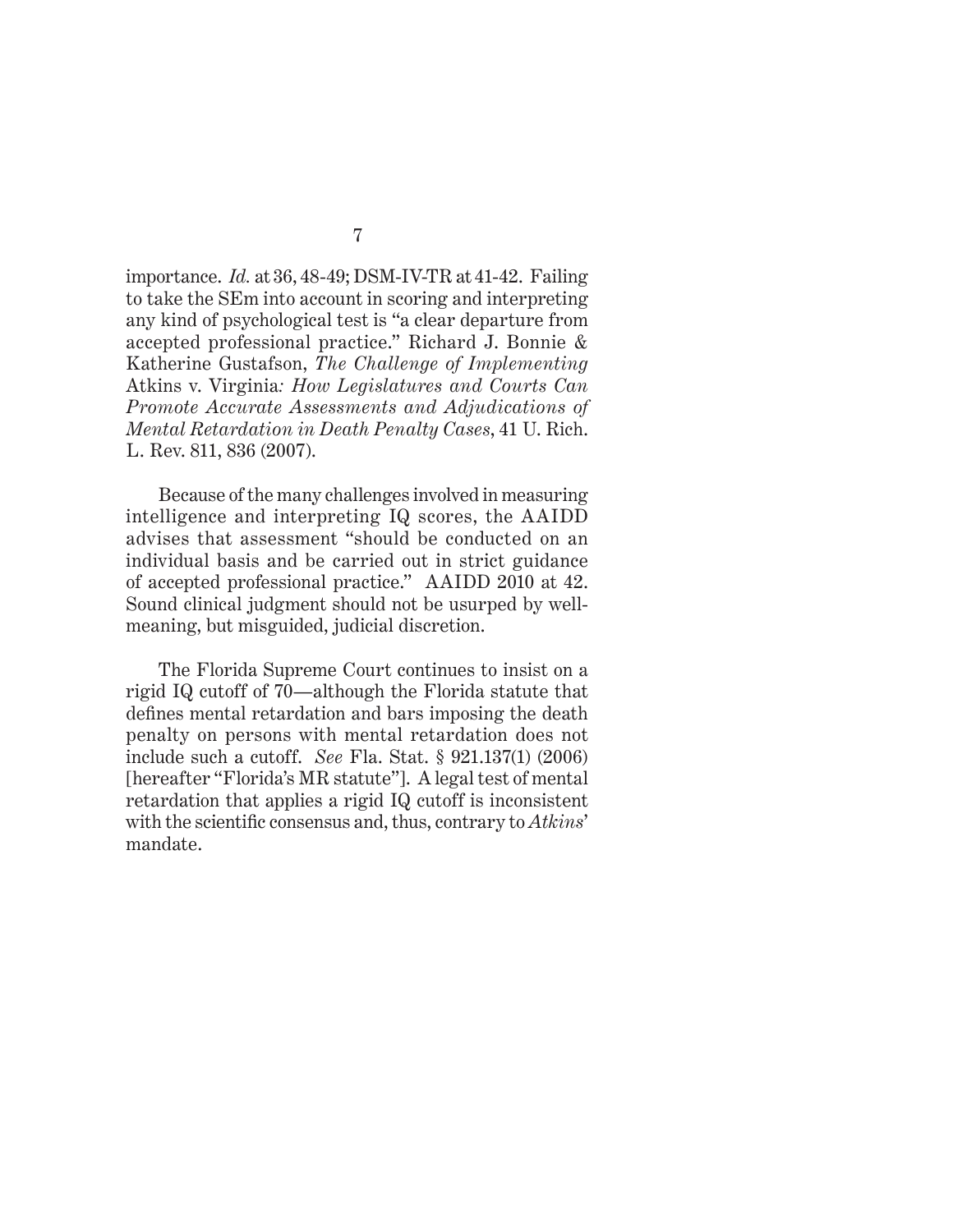2. The Clinical Consensus Requires Assessing Adaptive Behavior Based On Objective Measurements, Not By Weighing Deficits Against Strengths

The second prong of the clinical definition requires that an individual have significant limitations in adaptive behavior. This requirement is designed to ensure that an IQ score reflects a real-world disability, not merely a testing anomaly. This aspect of the clinical inquiry focuses on whether the individual's reduced intellectual functioning has had a significant impact on the individual's practical functioning.

Like everyone else, individuals with mental retardation differ substantially from one another in terms of strengths and weaknesses. *See Cleburne*, 473 U.S. at 445 (noting persons with mental retardation display "wide variation in the[ir] abilities and needs."). Indeed, a fundamental precept in the field of intellectual disability is that "[w]ithin an individual, limitations often coexist with strengths." AAIDD 2010 at 1, 7, 11. From a definitional perspective, an individual's particular strengths are only relevant to assessing corresponding weaknesses. DSM-IV-TR at 47.

There is no list of strengths or abilities that would categorically preclude a diagnosis of mental retardation. Instead, clinicians consider evidence of *deficits* in three skill areas: (1) conceptual skills, which include language skills, the use of money, time and number concepts; (2) social skills, which include interpersonal relationships, self-esteem, gullibility, and the ability to follow rules; and (3) practical skills, which include personal hygiene, eating, housekeeping, transportation, and occupational skills.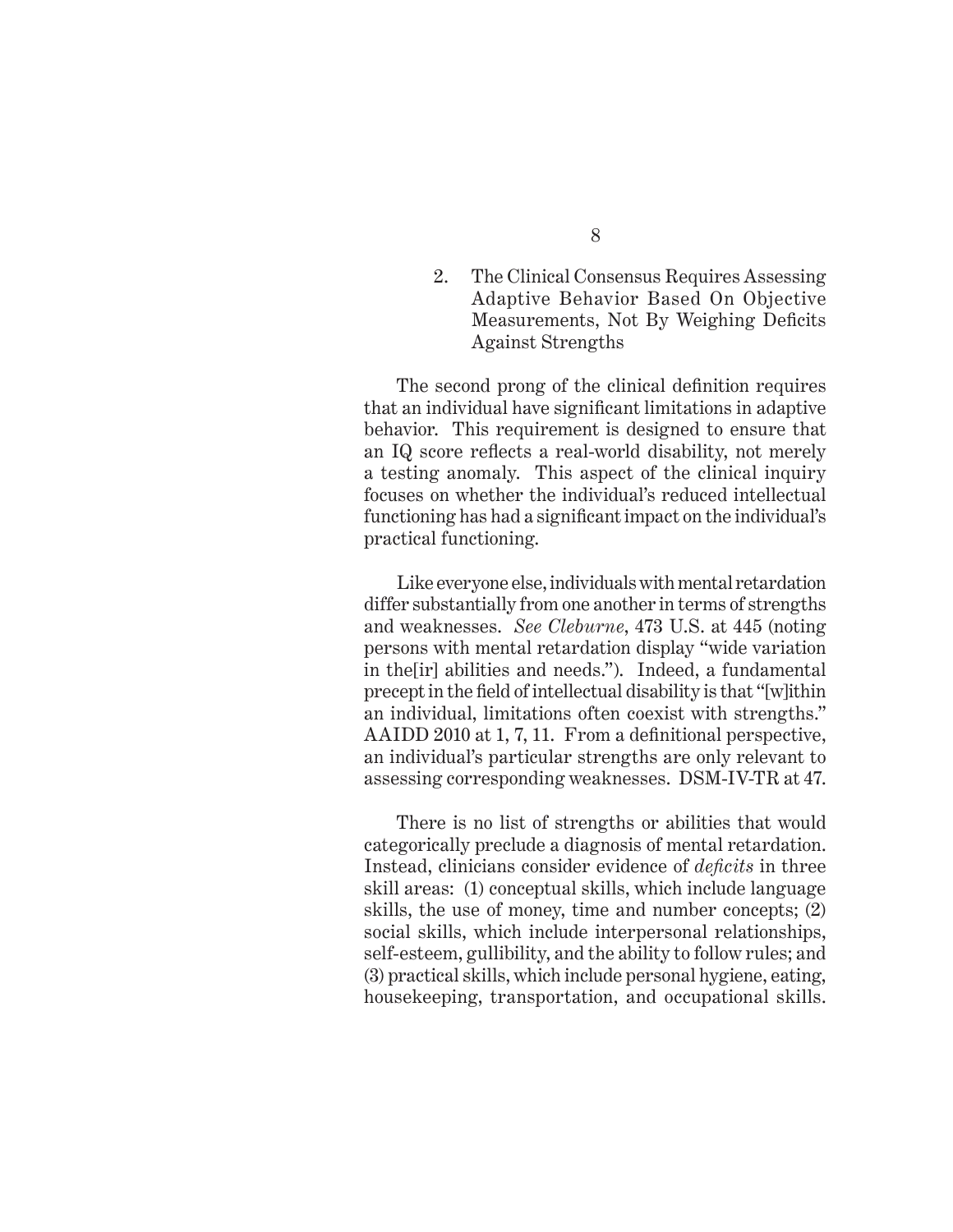AAIDD 2010 at 44. The dispositive focus is on *limitations* in one of these three areas—conceptual, social, or practical skills—or an overall score on a standardized measure of these skill areas considering the assessment instrument's SEm. *Id.* at 43. Importantly, the AAIDD instructs that significant limitations in adaptive deficits are "not outweighed by the potential strengths in some adaptive skills." *Id.* at 47.

Stereotypes and lay assumptions about people with mental retardation can distort individual assessment. Therefore, the AAIDD recommends that adaptive behavior be assessed primarily through standardized instruments. *Id*. These tests generally involve interviews with, or questionnaires completed by, third-parties. "[R]espondents should be very familiar with the person and have known him/her for some time and have had the opportunity to observe the person function across community settings and times." *Id.* The most appropriate respondents are generally "parents, older siblings, other family members, teachers, employers, and friends." *Id.*  The AAIDD also advises that test results be considered in tandem with other relevant data—such as school records, employment history, and previous evaluations. *Id.* Different sources of data are "essential to provide corroborating information that provides a comprehensive picture of the individual's functioning." *Id.*; *see also* AAIDD, *User's Guide: Mental Retardation Definition*, *Classifi cation and Systems of Supports* 18, 22, 86 (10th ed. 2007) [hereafter "AAIDD User's Guide"].

Many of the skills relevant to assessing adaptive behavior are not measurable in prisons, such as selfdirection, community resources, and leisure skills.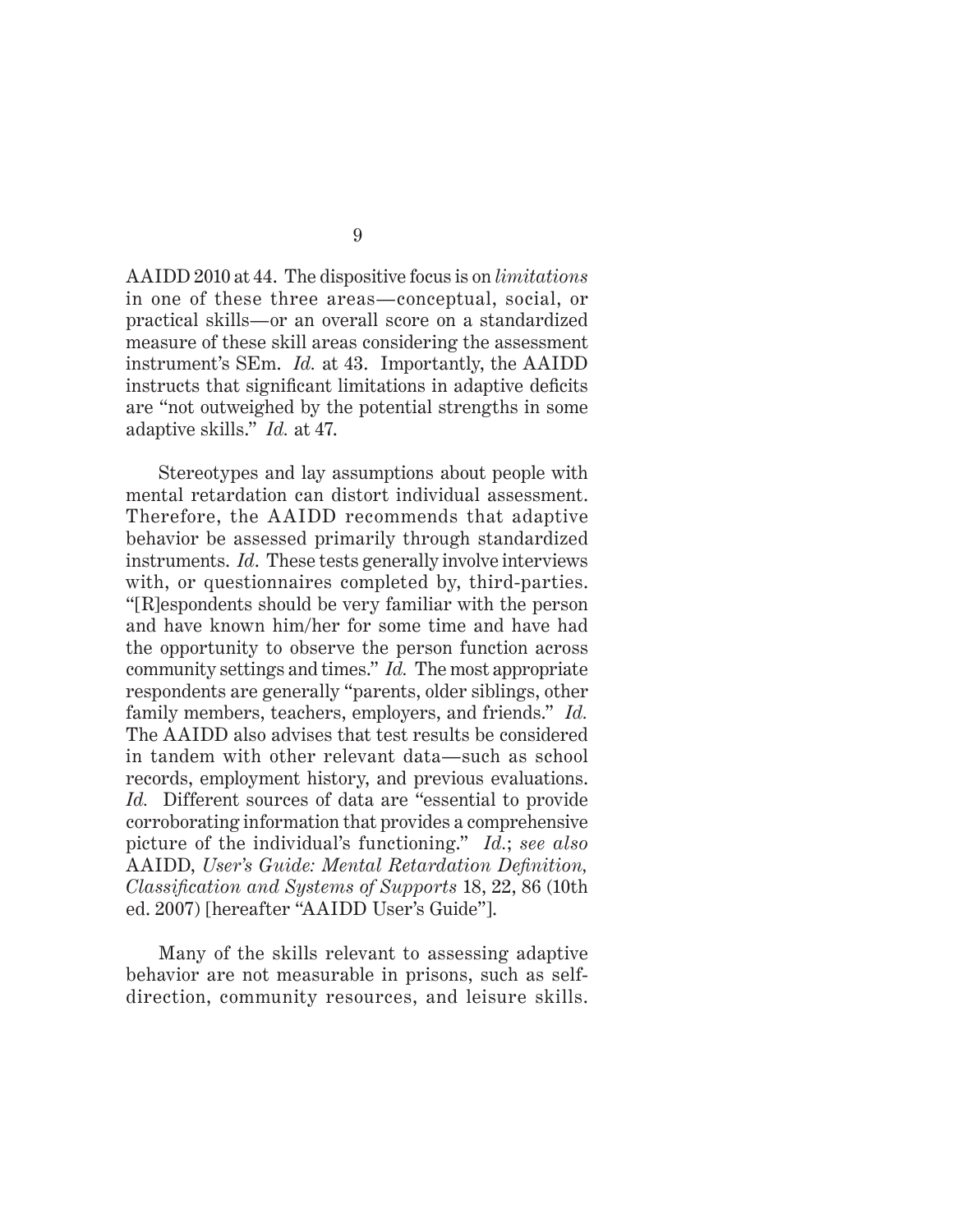Further, a person with mental retardation is likely to appear to have stronger adaptive behavior in the structured prison environment than in society, possibly inflating scores. AAIDD User's Guide at 14-15. The AAIDD/AAMR has thus long instructed that strengths and deficits must be assessed in the context of the individual's community environment. *See* AAMR 1992. Therefore, experts conducting *Atkins* evaluations should focus on information relating to the defendant's adaptive skills *before* incarceration, not in circumstances of legal restraint. AAIDD User's Guide at 14-15.

Assessments that rely on false assumptions—*e.g.*, that all people with mental retardation are incapable of performing certain tasks or that evidence of skills acquired in prison can negate considerable evidence of adaptive deficits throughout childhood—are not tethered to appropriate scientific mooring.

## **B. The Florida Supreme Court's Approach To Mental Retardation Is Incompatible With Accepted Clinical Practice**

The Florida Supreme Court has progressively deviated from the accepted clinical understanding of mental retardation, culminating in a peculiarly tortured approach here. Therefore, this case is an apt vehicle to instruct lower courts about what fidelity to *Atkins* entails. If the decision below is left unaddressed, death-eligibility in Florida will be based on the same false stereotypes that have burdened people with mental retardation for generations. *See Cleburne*, 473 U.S. at 438 (observing history of "unfair and often grotesque mistreatment").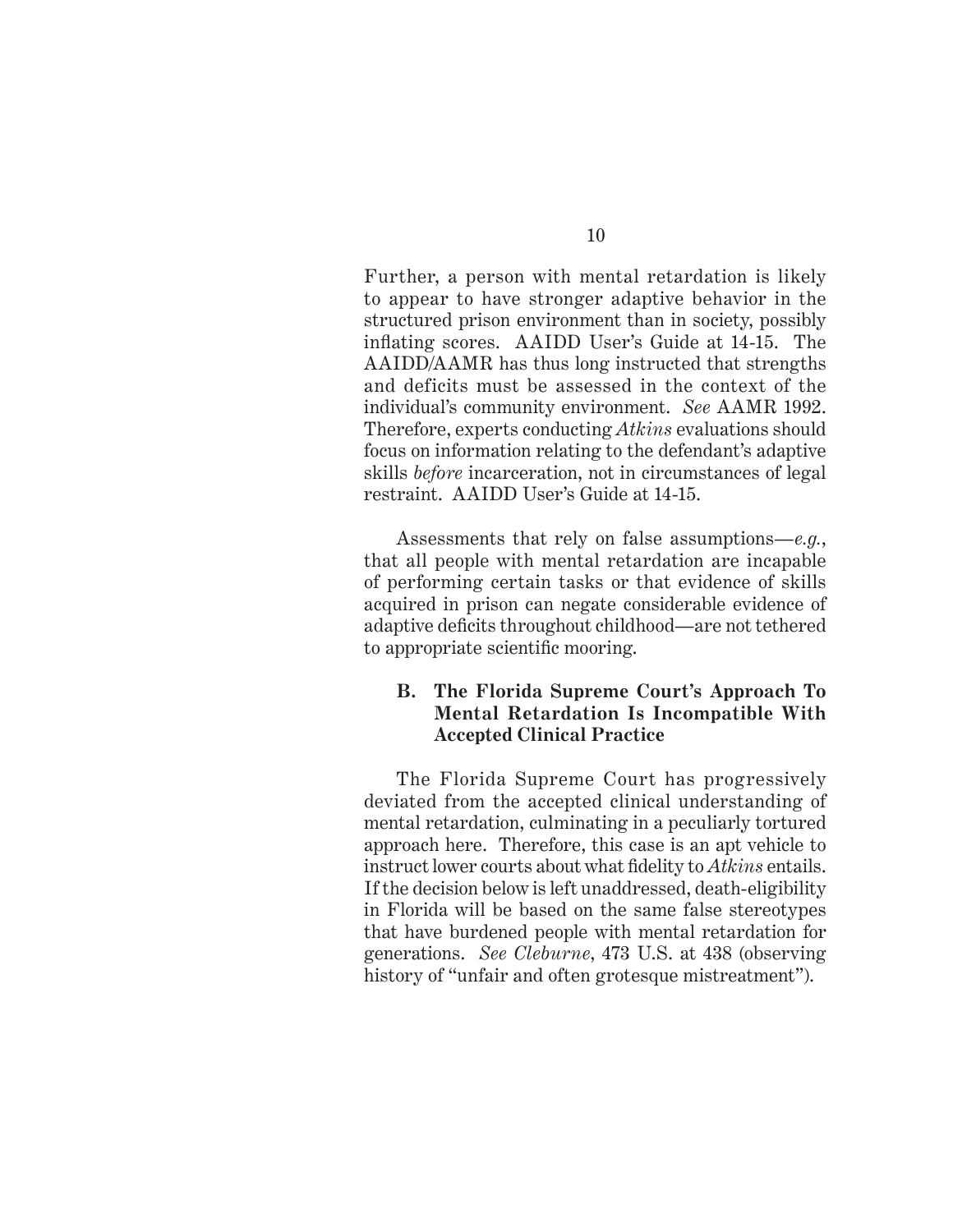Florida's three-part statutory definition of mental retardation is not the problem. The statute essentially tracks the AAIDD and DSM-IV-TR definitions endorsed in *Atkins. See* Fla. Stat. § 921.137(1) (defining mental retardations as: "significantly subaverage general intellectual functioning existing concurrently with deficits in adaptive behavior and manifested during the period from conception to age 18."). Notably, Florida's MR statute does *not*: (1) include an IQ cutoff or (2) invite courts to weigh adaptive deficits against skills. Yet the *Dufour* majority has made these misguided concepts the basis for assessing *Atkins* claims under Florida law.

> 1. The Florida Supreme Court Has Adopted A Rigid IQ Cutoff In Conflict With Accepted Scientific Practice

Any qualified clinician reading Florida's MR statute should understand that, in defining "significantly subaverage general intellectual functioning" as "performance that is two or more standard deviations from the mean score," the statute does not imply any "hard and fast cutoff point" for making a mental retardation diagnosis. AAIDD 2010 at 35. Correlating "significantly subaverage general intellectual functioning" to a specific IQ cutoff conflicts with accepted scientific practice. AAIDD 2010 at 31, 35; *see also* Richard J. Bonnie, *The American Psychiatric Association's Resource Document on Mental Retardation and Capital Sentencing: Implementing*  Atkins v. Virginia, 32 J. Am. Acad. Psychiatry Law 304, 305-06 (2004) (stating APA's position that "incorporation of a specific cutoff score is inappropriate").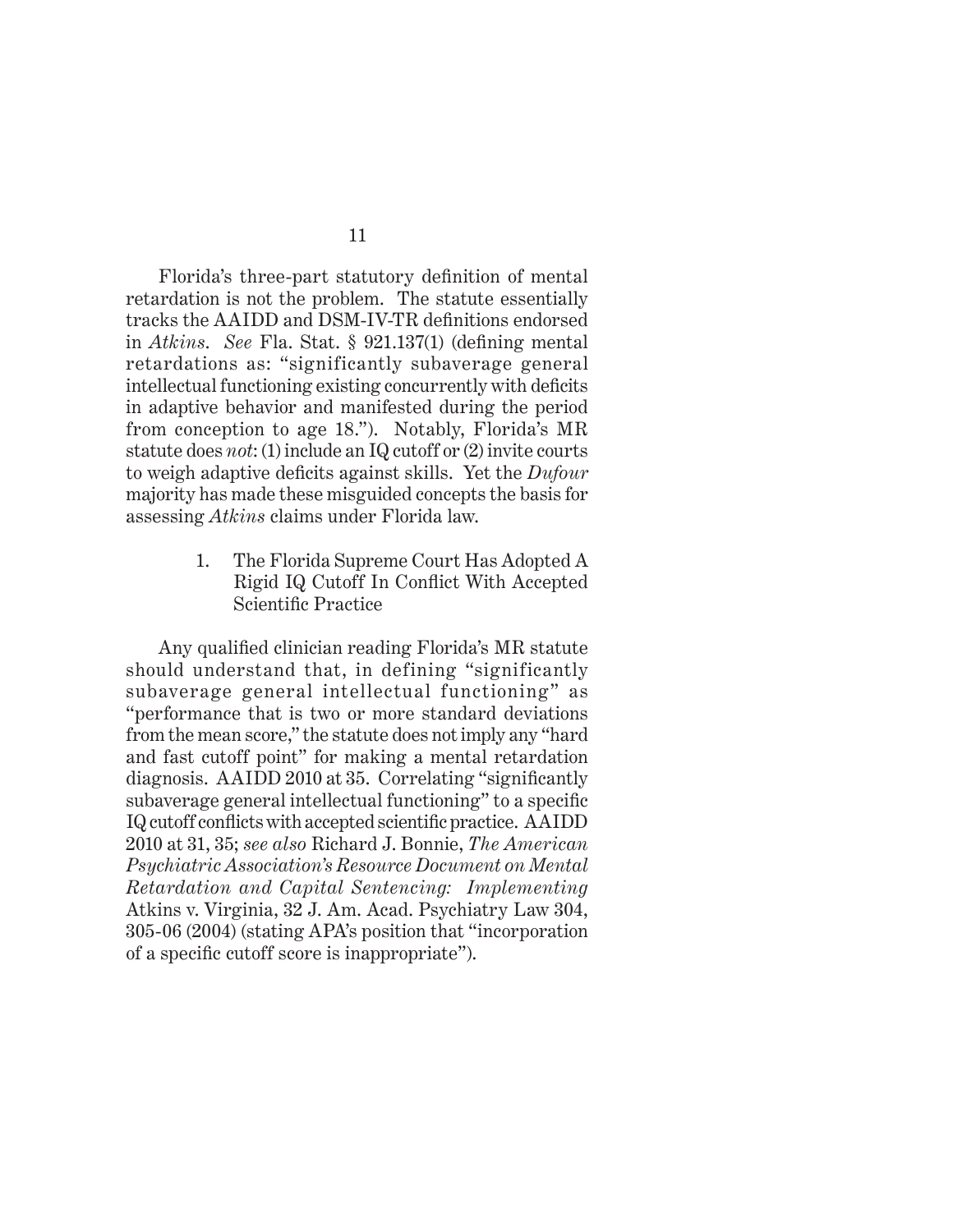The Florida Supreme Court has, however, read a rigid IQ cutoff into the statutory definition. See, e.g., *Cherry v. Florida*, 959 So. 2d 702, 713-14 (Fla. 2007) (applying arbitrary cutoff of 70 and rejecting *Atkins* claim based on IQ score of 72 without considering adaptivedeficits prong); *see also Jones v. State*, 966 So. 2d 319, 329 (Fla. 2007); *Nixon v. State*, 2 So. 3d 137, 142-46 (Fla. 2009). The approach in cases such as *Cherry*, *Jones*, and *Nixon*, where the court imposed an arbitrary IQ cutoff without accounting for the SEm, is at odds with accepted professional practice. A rigid cutoff is, therefore, contrary to this Court's mandate that states, while free to establish their own procedural rules, must use standards that adhere to the scientific and clinical definitions of mental retardation. *Atkins*, 536 U.S. at 317 n.22.

Most states have rejected the notion of a rigid IQ cutoff in making mental retardation determinations. *See, e.g.*, *People v. Vidal*, 155 P.3d 259 (Cal. 2007) (rejecting bright-line IQ cutoff and interpreting state's statutory definition of mental retardation to require a complete factual analysis). Florida's highest court, however, has dogmatically adhered to the notion of a cutoff of 70 since 2007 despite ample criticism from the scientific community. *See, e.g.*, *Joint Position Statement of AAIDD and The ARC*, *available at* http://www.aaidd. org/ content\_158.cfm? (last visited Dec. 12, 2011) (noting that, because "[s]tates may use non-clinicians who are not knowledgeable about intellectual disabilities to make such determinations. . . . defendants may not have their intellectual disabilities identified because of states' unfair and inaccurate procedures.").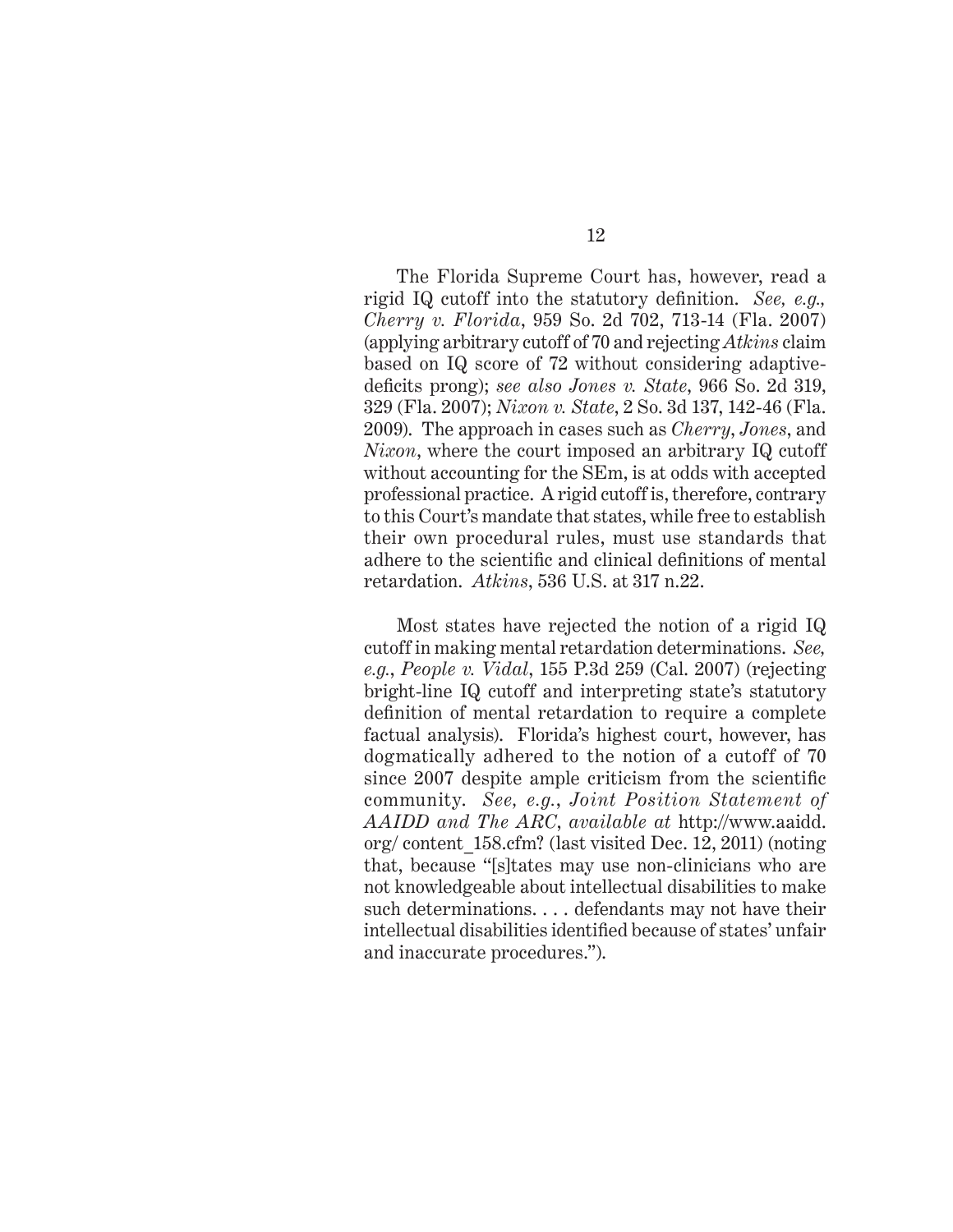2. The Florida Supreme Court Promulgates The Unacceptable Practice Of Discounting Adaptive Deficits By Weighing Them Against Unrelated Skills

A slim majority of the court below affirmed the trial court's decision to reject Mr. Dufour's *Atkins* claim by improperly using evidence of skills that Mr. Dufour reputedly possessed to discount the evidence of his adaptive deficits. The fallacious premise underlying the majority's conclusion is that, if evidence shows that a person has any skills, they cannot have mental retardation. The scientific community roundly rejects such a concept.

Florida has been proceeding down this path decoupling its *Atkins* jurisprudence from accepted clinical understanding and practice—for some time now. In *Brown v. State*, 959 So. 2d 146, 150 (Fla. 2007), the Florida Supreme Court erroneously concluded that the defendant could not have mental retardation because such a diagnosis "was contradictory to the evidence that [the applicant] was engaged in a five-year intimate relationship prior to the crime, that he had his driver's license and drove a car, and that he was employed in numerous jobs including as a mechanic." Yet people with mental retardation can have romantic relationships and marry, obtain a license and drive, and secure employment; suggesting otherwise rests only on prejudice and conjecture.3

<sup>3.</sup> *See, e.g.*, Alliance for Full Participation, non-profit organization founded by AAIDD and other leading national associations committed to the full community participation of people with intellectual disability, website *available at* http:// www.allianceforfullparticipation.org/index.php?start=5 (last visited Dec. 12, 2011).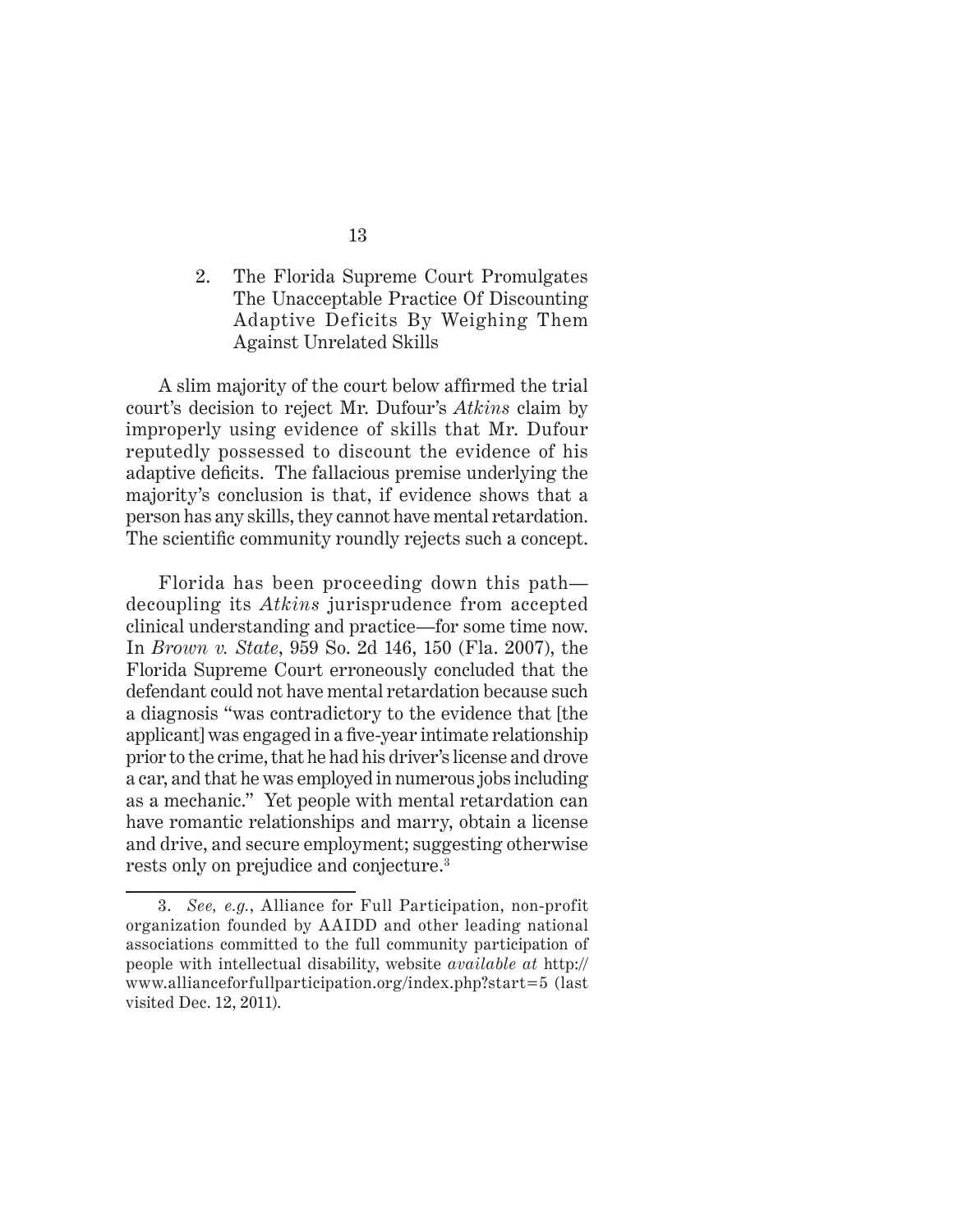### **C. The Florida Supreme Court's Bare Majority Opinion In This Case Represents An Analytical Approach Inconsistent With Accepted Clinical Practice**

As the three *Dufour* dissenters note: courts, "in [their] emerging jurisprudence on the evaluation of mental retardation in connection with the death penalty, must be certain that [they] are utilizing objective and scientifically acceptable measures for evaluation of both IQ and deficits in adaptive behavior." 69 So. 3d at 256 (Pariente, J., concurring in part and dissenting in part). The approach to *Akins* claims endorsed by the *Dufour*  majority does not do so. If left unchecked, this unsound and unconstitutional approach effectively gives Florida the means to exclude nearly every capital defender with mental retardation from *Atkins*' protection.

> 1. The Majority's Revised Opinion Correctly Found Significant Limitations In Intellectual Functioning But Relied On Fallacious Reasoning

The *Dufour* majority correctly concluded that the trial court's evaluation of Mr. Dufour's IQ scores was patently erroneous.4 But the majority's opinion rests on

<sup>4.</sup> According to the court, Mr. Dufour's Full Scale IQ scores on the WAIS-III were: 67, 62, and 74; and evidence suggested administrative irregularities in the procedure that produced the highest score. 69 So. 3d at 246. The trial court accepted the 67 score and then inexplicably concluded that, because "the band of confidence" was still "above the *Cherry* cut-off score of 70," Mr. Dufour did not have significant limitations in intellectual functioning. *Id.*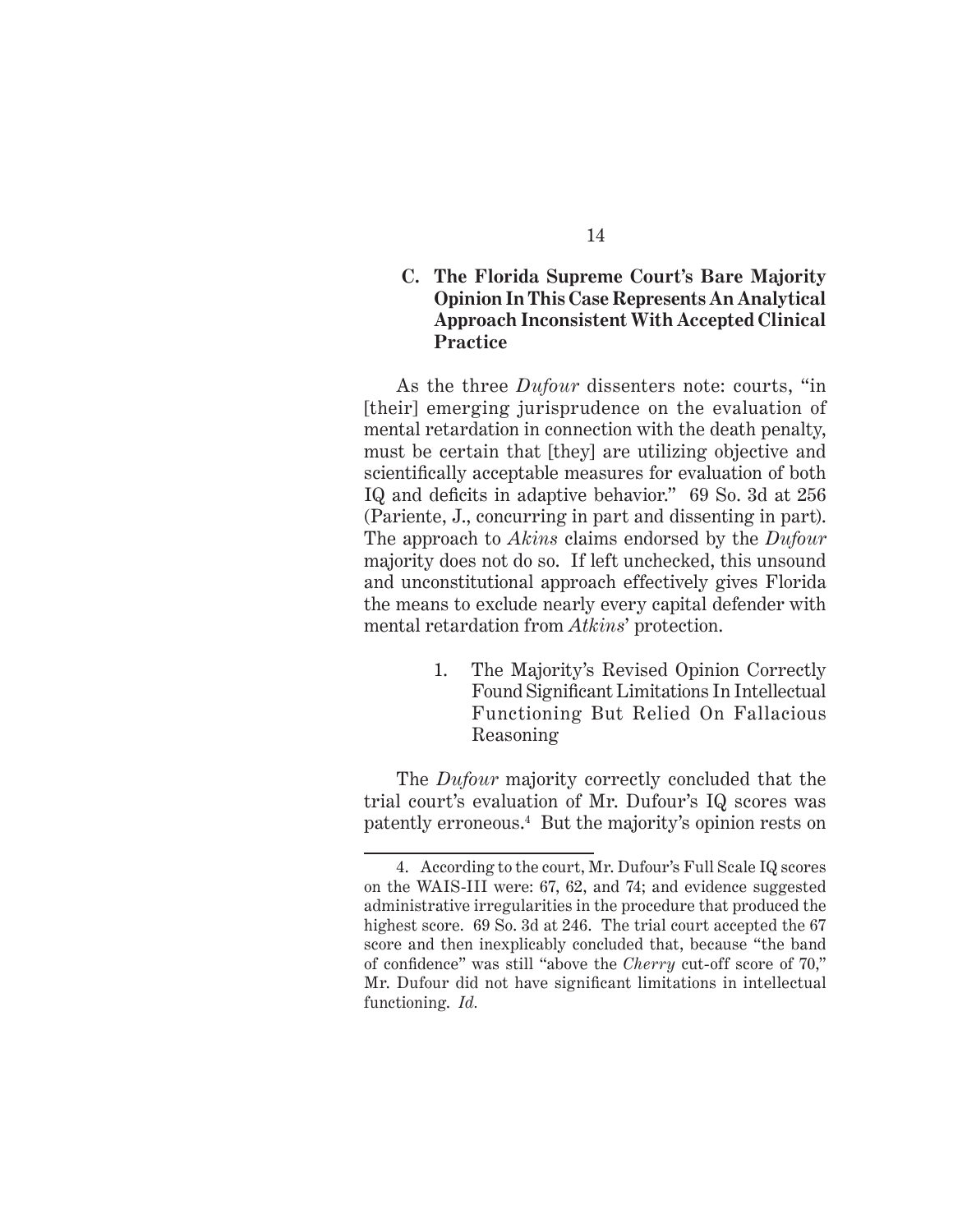an unsound statutory interpretation that "significantly subaverage general intellectual functioning' correlates with an IQ of 70 or below." *Id.* at 246. That imposition on Florida's MR statute is contrary to the contemporary scientific consensus. The majority's insistence that the "plain language" of the statute requires importing a specific IQ into the statute is perplexing. *See id.* at 247. If state law is to comply with *Atkins* by reflecting accepted professional practice, neither courts nor legislatures can impose a rigid IQ cutoff that does not account for the SEm and other relevant psychometric factors. Although the *Dufour* majority ultimately reached the correct result as to Mr. Dufour's intellectual functioning, it did so while reaffirming a line of cases endorsing an artificial IQ cutoff at odds with the scientific consensus, an approach that should be rejected.

> 2. After Finding The Trial Court Had Erred In Assessing The First Prong, The Majority Improvised A New, Unsound Approach To Adaptive Deficits To Affirm The Trial Court's Profoundly Flawed *Atkins* Assessment

The AAIDD agrees with the *Dufour* dissenters and with the Petitioner that the new standard proffered by the *Dufour* majority for assessing adaptive functioning is inconsistent with the established scientific understanding. *See* 69 So. 3d at 255-56 ("Because of significant errors in the trial court's evaluation of Dufour's IQ and adaptive functioning, we should remand to the trial court for a reevaluation of the evidence regarding the IQ and adaptive functioning prongs using the correct legal standards."). The majority's adaptive deficits analysis is unsound for at least three distinct reasons: (a) it offsets evidence of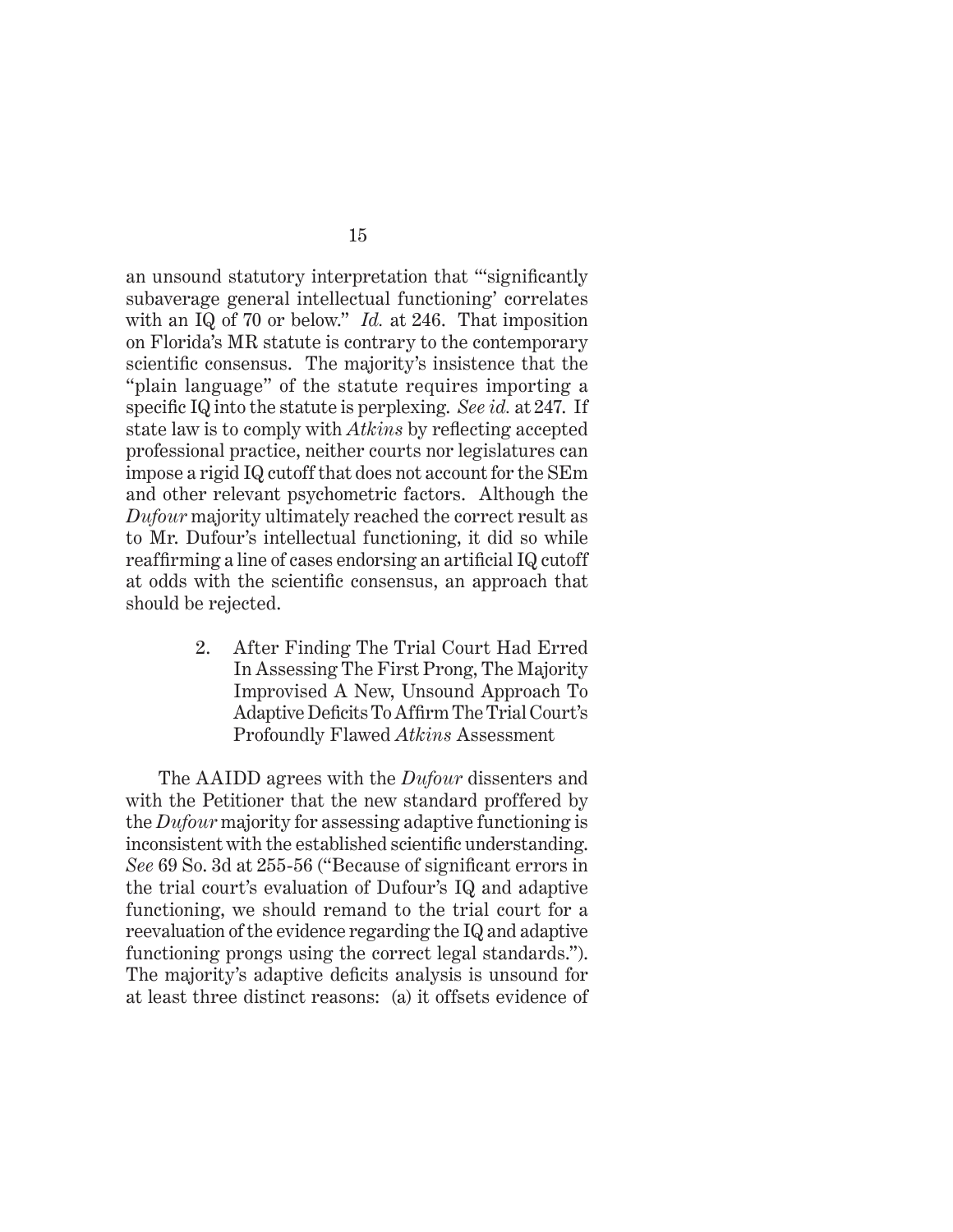deficits with evidence of unrelated skills; (b) it ignores a highly qualified clinician's objective assessment; and (c) it discounts all of the adaptive-deficits evidence based on an "alternative explanation" hypothesis that has no scientific basis.

### **a. The majority improperly used evidence of unrelated skills to discount evidence of adaptive defi cits**

 The majority endorsed the trial court's indiscriminate approach to adaptive functioning, which lumped evidence of Mr. Dufour's substantial adaptive deficits together with unrelated adaptive skills that the court found he possessed:

Mr. Dufour does not read or write much, if at all. He does not play chess in the Department of Corrections. He does not have good hygiene habits. In the past, he drove a car and possessed a driver's license. He participated in teaching a small engine repair class while in prison in the 1970's. He could be good with children. He was capable of interacting in social situations, and could be friendly and engaging. He appeared to understand discussions with his trial counsel.

*Id.* at 258 (dissent quoting trial court opinion); *see also id.* at 241-44 (majority recounting only some adaptivefunctioning evidence). This approach to assessing adaptive deficits is defective because strengths in other areas do not cancel out evidence of deficits. *See* AAIDD 2010 at 47 (instructing that adaptive deficits are "not outweighed by the potential strengths in some adaptive skills.").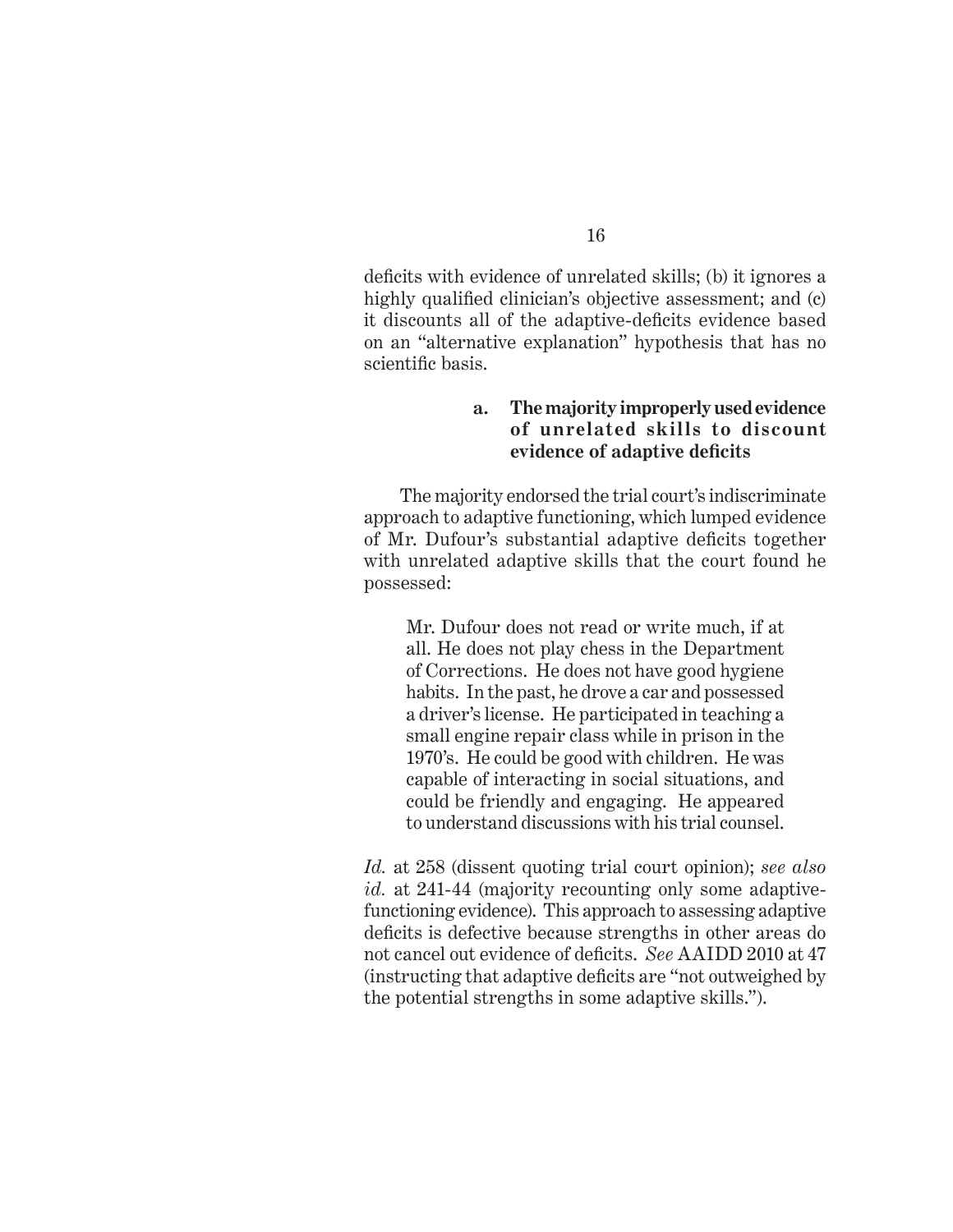Both the AAIDD and the DSM-IV-TR direct clinicians to focus on *deficits* because, as a leading expert in the field has explained, "[t]he skills possessed by individuals with mental retardation vary considerably, and the fact that an individual possesses one or more that might be thought by some laypersons as inconsistent with the diagnosis (such as holding a menial job, or using public transportation) cannot be taken as disqualifying." James W. Ellis, *Mental Retardation and the Death Penalty: A Guide to State Legislative Issues*, 27 Mental & Physical Disability L. Rep. 11, 21 n.29 (2003).

The *Dufour* majority's approach to the adaptive-deficit evidence involves selective weighing of what it describes as "conflicting" evidence. 69 So. 3d at 248. The majority first loads the dice through remarkable understatement: characterizing evidence of serious deficits in conceptual skills as mere "limitations with regard to reading and inadequacies in spelling and grammar." *Id.* at 250. The majority then contrasts the evidence it soft-pedaled with the state's evidence that Mr. Dufour served "as an aide in an engine repair class" in prison, speculating because the record does not provide these details—that he "prepar[ed] and execut[ed] lesson plans," which the majority then concludes "alone were reflective of his cognitive ability as a fully-functioning, contributing member of society." *Id.* The majority does not explain how evidence that Mr. Dufour failed second grade and was thereafter socially promoted until he dropped out of school as a seventeen-year-old eighth-grader is somehow canceled out by evidence that, later in the structured prison environment, Mr. Dufour was an aide for an engine repair class. *See id.* at 249. Instead, the majority relies extensively on its own independent, non-record research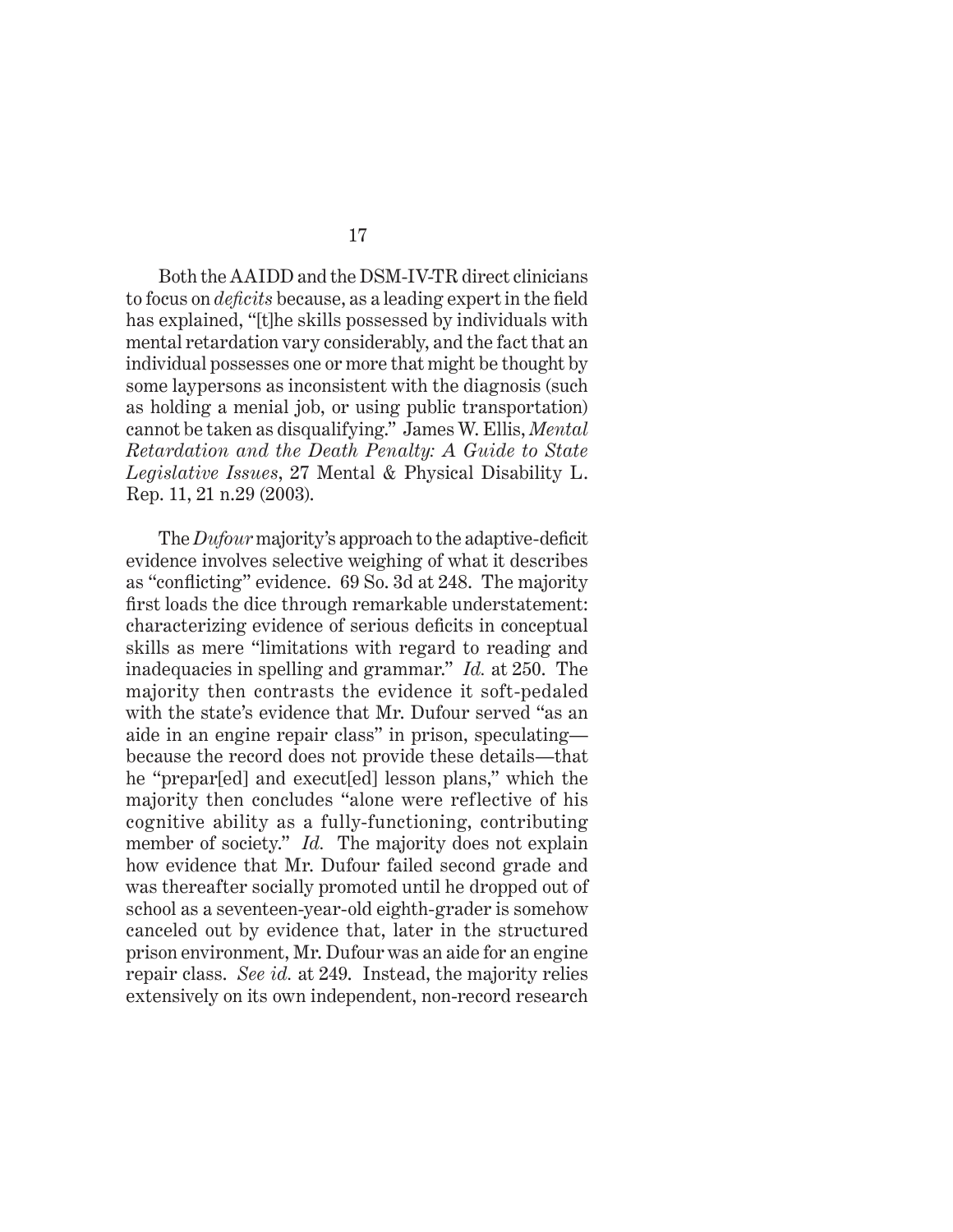about an unspecified version of the GED that Mr. Dufour took in prison. *Id.* at 250-52.5 The majority concludes that the ability to master such a "rigorous test" rebuts Mr. Dufour's "assertions" of "poor academic performance" throughout his childhood. *Id.* at 251. In sum, the majority erroneously suggests that the ample, objective evidence for example, that Mr. Dufour had "many failing grades throughout his education"—is somehow outweighed by evidence of modest accomplishments years later in prison. *Id.* at 242.

The *Dufour* majority's analysis embraces a fundamental error perpetrated by the trial court: that adaptive deficits can be permissibly "weighed" against (and discounted by) unrelated abilities. Yet the AAIDD diagnostic manual identifies as a fundamental assumption that "limitations often co-exist with strengths" in individuals with mental retardation. AAIDD 2010 at 7, 11. And while clinicians look at skills in certain areas to see if a deficit exists, evidence of skills in other areas does not indicate an absence of adaptive deficits generally. *Id.* at 47. As the *Dufour* dissenters correctly note, "a court cannot reject a determination that deficits exist simply because a defendant has strengths in certain other areas." 69 So. 3d at 257.

utilize[d] non-record evidence of the specific requirements and difficulty of the GED given to Dufour in order to refute the existence of Dufour's adaptive functioning deficits. This evidence concerning how rigorous the specific version of the GED that Dufour took was neither presented nor argued by the State . . . .

69 So. 3d at 256.

<sup>5.</sup> As the *Dufour* dissent explains, the majority improperly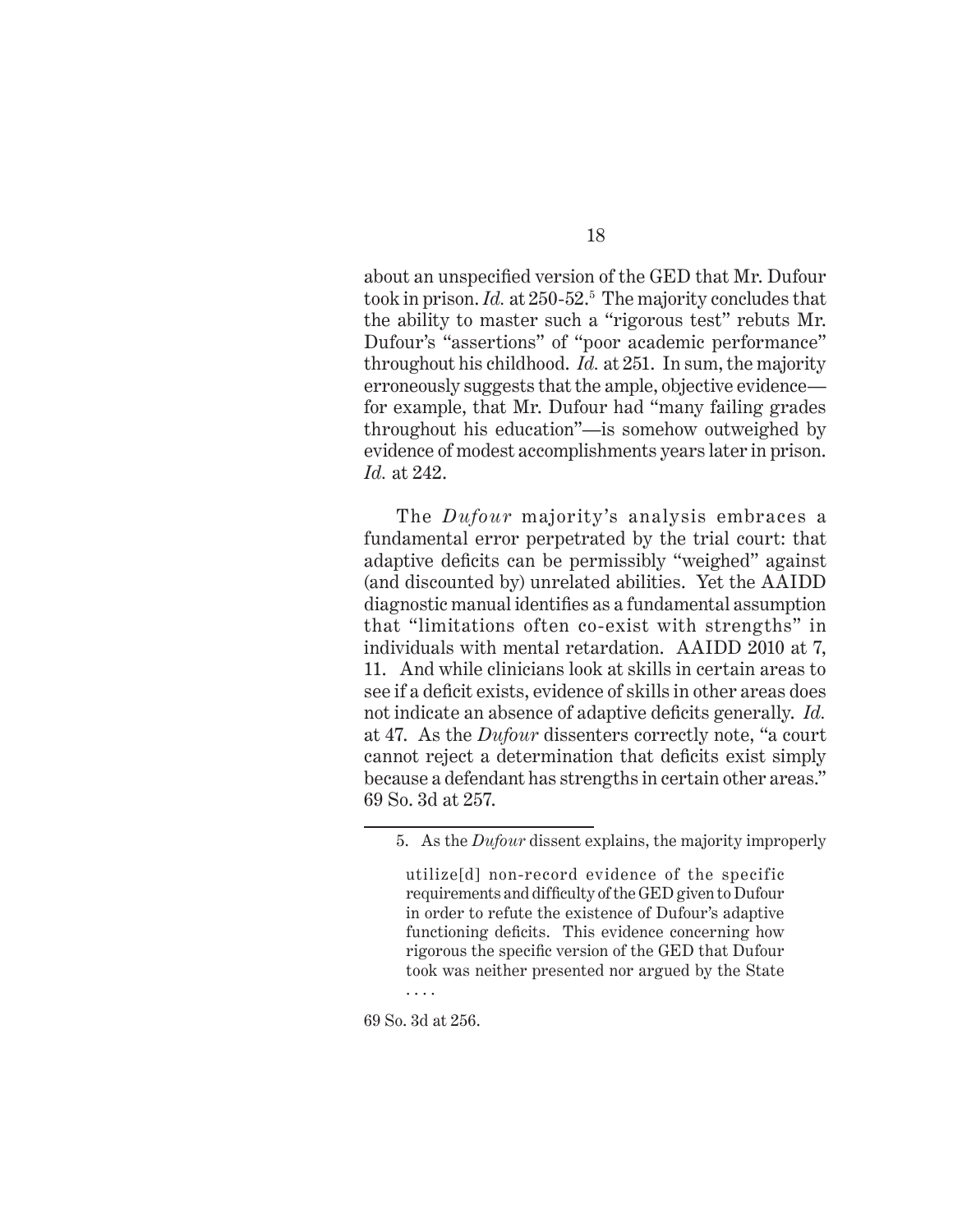The majority's interest in whether Mr. Dufour may have developed a modicum of skills in the highly structured prison environment is irrelevant to the clinical assessment. *See* AAIDD User's Guide at 14-15; *see also* John M. Fabian, *Life, Death, and IQ; It's Much More Than Just a Score: The Dilemma of the Mentally Retarded on Death Row*, 5 J. Forensic Psychol. Prac. 1, 13-14 (2005) (identifying special problems associated with relying on lay opinion of prison officials regarding adaptive deficits). What matters is whether the evidence shows (1) significant limitations in intellectual functioning,  $(2)$  significant deficits in adaptive behavior expressed in conceptual, social, and/or practical adaptive skills, and (3) manifestation of the disability before age 18. AAIDD 2010 at 1; DSM-IV-TR at 41.

### **b. The majority did not consider the clinical judgment of a highly qualifi ed expert**

A competent assessment of intellectual disability requires experienced clinical judgment in the field of mental retardation. *See* AAIDD 2010 at 85-103 (emphasizing clinical judgment as key component in responsible assessments of intellectual disability). The expertise of skilled professionals is, therefore, crucial to implementing *Atkins* fairly. Determining which offenders are entitled to *Atkins*' protection should not be based on casual examination, impressionistic observations, or selective consideration of relevant data. *See id.* at 91-92 (describing common errors that undermine the quality, validity, and precision in the clinical assessment process); *see also* Caroline Everington & Denis W. Keyes, Mental Retardation, 8 *The Forensic Examiner* 31 (1999)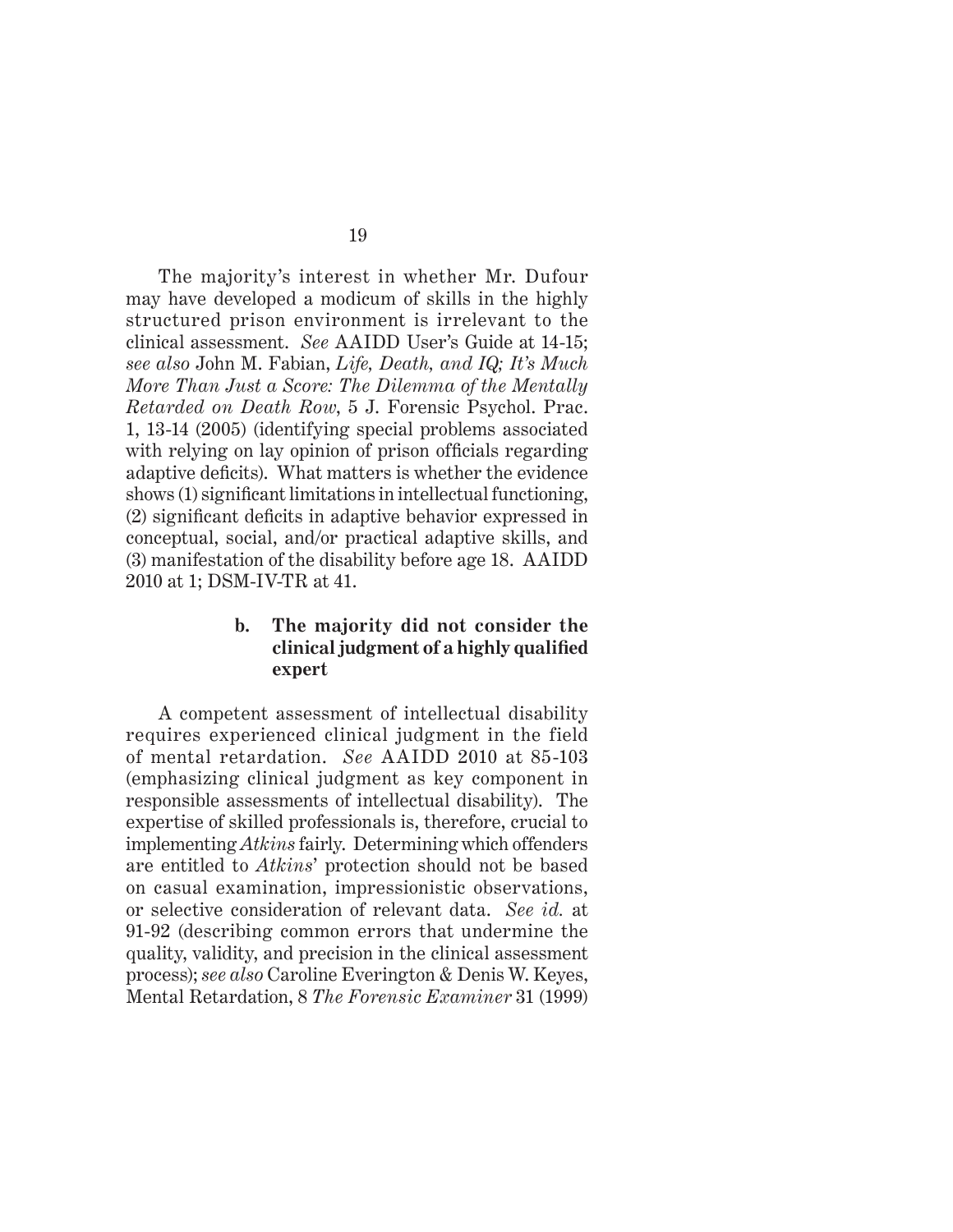(describing critical considerations to ensure reliable assessments in the criminal justice context).

Evident in *Atkins* itself was the problem of dueling experts arguing to juries about the meaning of intellectual functioning and adaptive behavior history. *See* 536 U.S. at 308-09 n.4, n.5, n.6. Therefore, in *Atkins* this Court directed states to look to the widespread clinical consensus regarding mental retardation in deciding how assessments should be made. *See id.* at 318.

In *Dufour*, neither the trial court nor the majority properly credited the testimony of the most qualified mental retardation expert who gathered extensive objective data to assess Mr. Dufour's adaptive deficits. *See* 69 So. 3d at 256-61 (dissent describing Dr. Keyes' testimony, how state's expert did not necessarily contradict it, and how trial court and majority failed to give it any discernible consideration). As Petitioner explains, Dr. Denis Keyes has decades of experience in the field. He specializes in mental retardation and mental retardation assessment. He reviewed Mr. Dufour's IQ scores, school records, social history interviews. He was the only expert to conduct objective testing in accordance with AAIDD guidelines in assessing Mr. Dufour's adaptive deficits; and he testified that all of Mr. Dufour's adaptive-functioning scores were more than two standard deviations below the mean in light of the relevant SEm. Yet the majority did not mention, let alone, evaluate, this testimony or the trial court's inexplicable failure to give it any real weight.

Although the trial court stated that Dr. Keyes provided a "great deal of substantive information about mental retardation" and found his opinion "very useful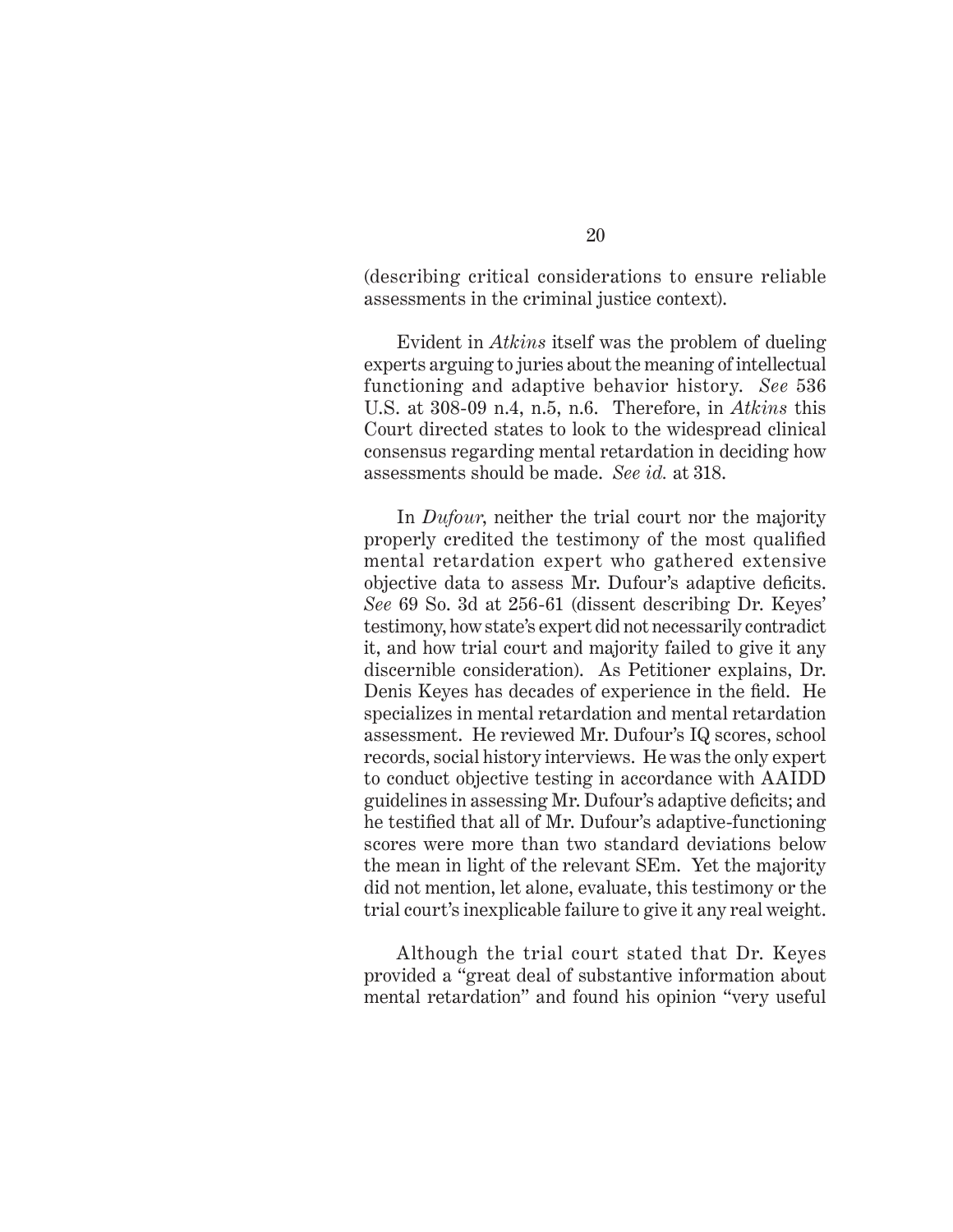in arriving at a legal conclusion," the trial court, without explanation, concluded that Dr. Keyes' expert opinion was ultimately "unpersuasive." *Id.* at 259. The majority did not acknowledge this significant disconnect, but merely noted that Dr. Keyes was among the experts who testified regarding the mental retardation assessment and that the trial court had found "the diagnoses of mental retardation by Drs. McClain and Keyes were not persuasive." *Id.*  at 246. The majority thereby invites fact-finders to substitute their lay opinion for a clinician's judgment absent even the pretext of a basis for doing so. *See id.* at 246, 239-55.

## **c. The majority endorsed a scientifi cally illegitimate "alternative explanation" hypothesis to dismiss ample evidence of Mr. Dufour's adaptive defi cits**

The majority further exposes its significant misapprehension of the appropriate analysis in embracing the trial court's speculation that an "alternative explanation" for some of Mr. Dufour's adaptive deficits may exist. *See id.* at 248, 252. The fact that rampant childhood abuse or early drug use may have contributed to Mr. Dufour's diminished functioning is beside the point. Neither Florida's MR statute nor any reputable clinical manual suggests that a mental retardation diagnosis is somehow contingent upon what may have *caused* adaptive deficits. Instead, both Florida's MR statute and definitive manuals like the AAIDD's require only that the individual possess significant adaptive functioning deficits. *See* Fla. Stat. § 921.137(1); AAIDD 2010 at 43.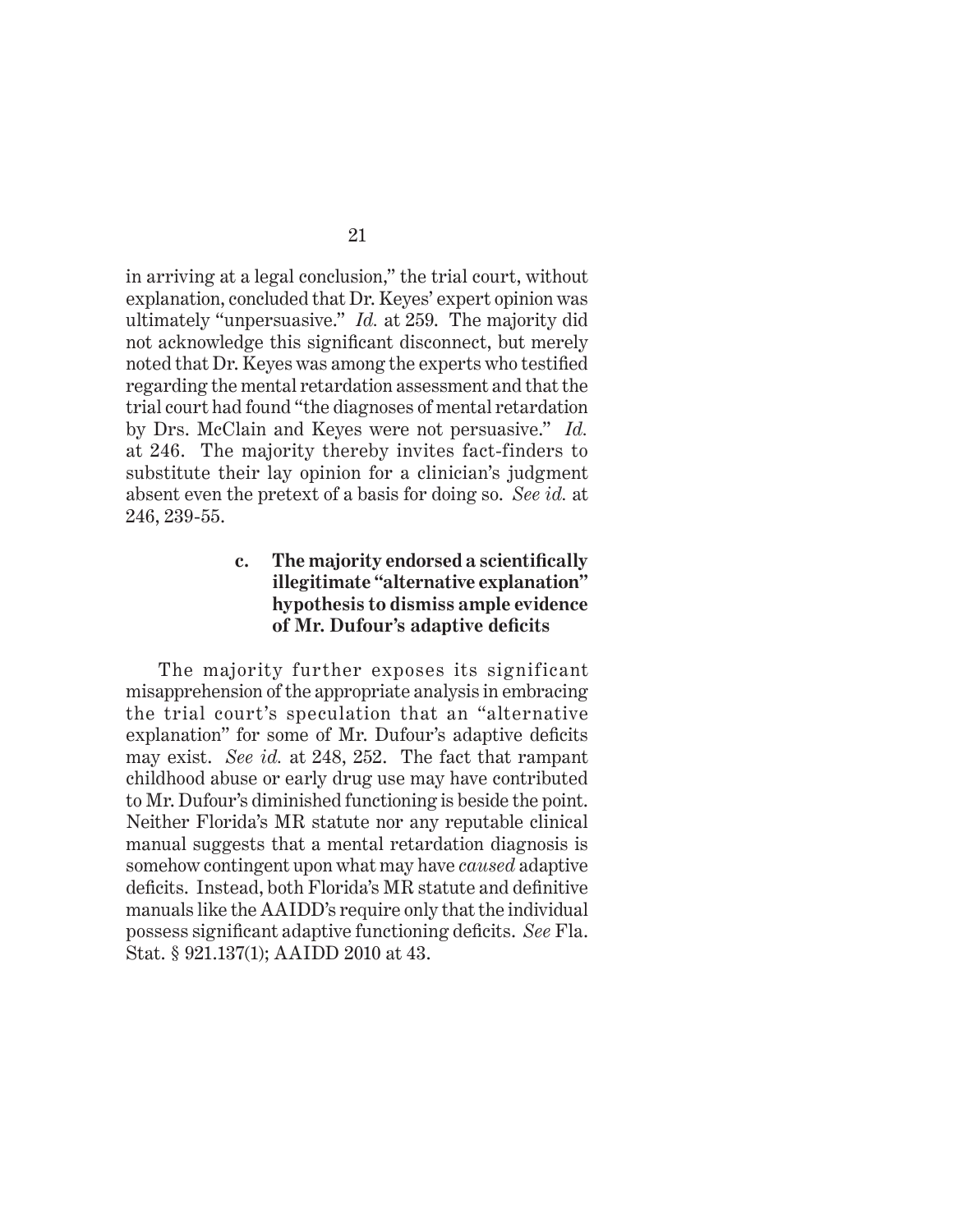The trial court and the majority confuse adaptive deficits with the condition's underlying etiology. "Mental retardation" does not cause intellectual or adaptive deficits; mental retardation is a descriptive diagnosis based on the presence of those limitations. The potential causes are multi-factorial and difficult to ascertain—ranging from organic brain disorders, drug abuse, pre- or post-natal malnutrition, environmental factors, etc. AAIDD 2010 at 60. The etiology remains unknown in approximately 40% of cases. DSM-IV-TR at 49. What may have caused a person's mental retardation does not disqualify that person from being diagnosed with mental retardation.

Further, nothing in *Atkins* suggests that capital defendants with mental retardation only qualify for an exemption from execution after demonstrating the cause of their mental retardation and then a fact-finder concluding that the cause is acceptable based on some undefined subjective standard. Instead, as the *Dufour* dissenters note, this approach amounts only to "a significant and unnecessary roadblock" for those asserting *Atkins* claims. 69 So. 3d at 261.

## **D. Where States Have Adopted Procedures That Obstruct Individuals' Ability To Exercise Substantive Constitutional Rights This Court Has Intervened**

The Court should grant the writ here, as it did in *Panetti v. Quarterman*, 551 U.S. 930 (2007). In agreeing to hear *Panetti*, this Court recognized that some states had abused the leeway given to them in *Ford v. Wainwright*, 477 U.S. 399, 417 (1986), to adopt "appropriate" procedures to "enforce" an Eighth Amendment right. Likewise,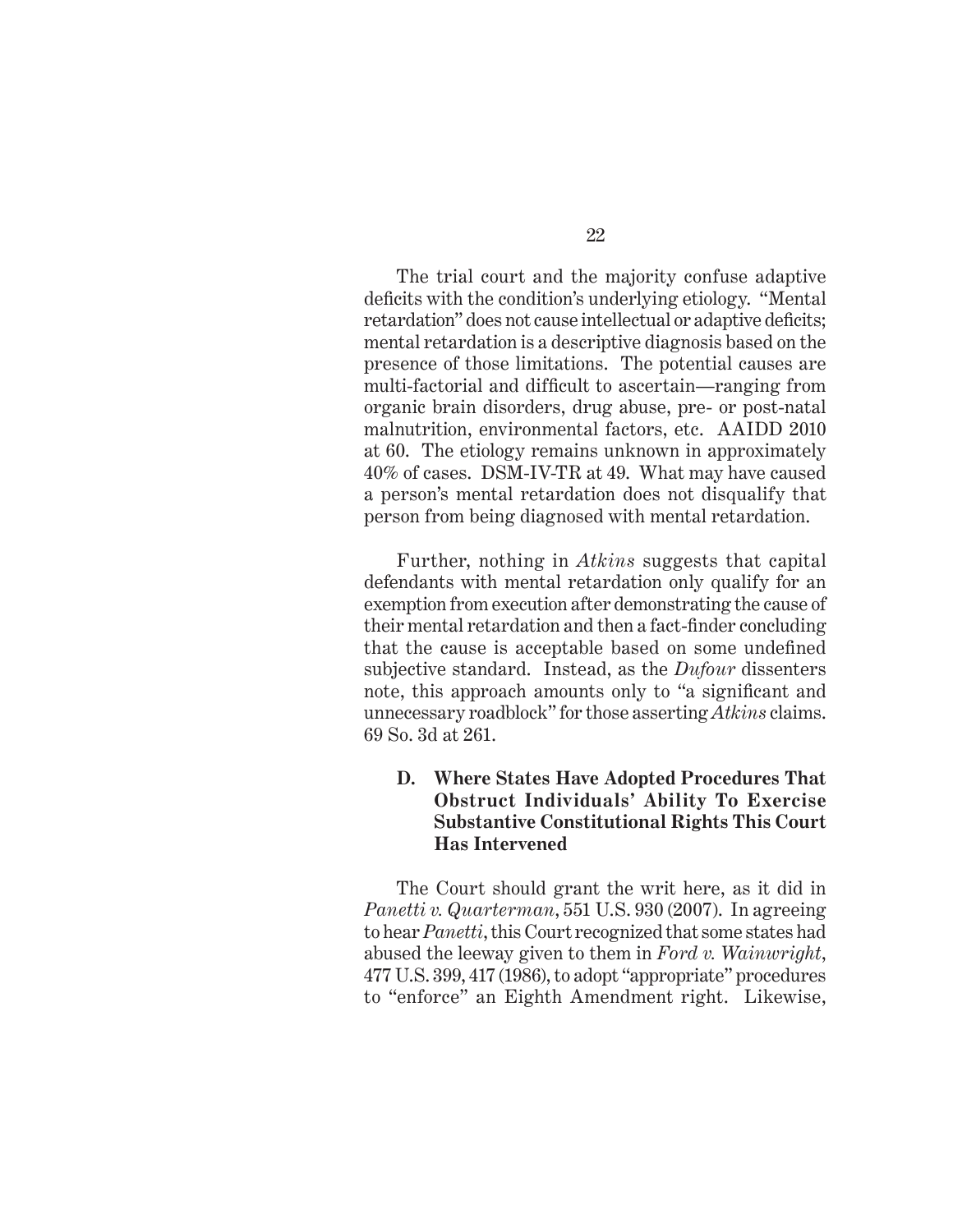some states, like Florida, have misconstrued *Atkins* as a license to make enforcement of the Eighth Amendment right announced in *Atkins* a pyrrhic victory.

In *Atkins*, this Court did more than prohibit the execution of persons with mental retardation. As it had in *Ford*, this Court commanded states to "develop<sup>[]</sup> appropriate ways to enforce the constitutional restriction upon their execution of sentences." 536 U.S. at 317. Specifically, this Court imposed an affirmative duty to "develop[] appropriate ways to enforce" the substantive right of persons with mental retardation to exemption from execution. *Id. Atkins* also explained that "appropriate ways" for assessing the key fact—which specific people have mental retardation—must be grounded in generally accepted scientific principles. *Id.* at 317 n.22.

Legal rights often turn on the fact-finding process. Therefore, "the procedures by which the facts of the case are determined assume an importance fully as great as the validity of the substantive rule of law to be applied." *Speiser v. Randall*, 357 U.S. 513, 520 (1958). And "the more important the rights at stake the more important must be the procedural safeguards surrounding those rights." *Id.* at 520-21. The process whereby a state finds the fact of mental retardation cannot be constitutional if the process fails to safeguard the substantive right at stake: exemption from execution. And as this Court has often emphasized, the importance of a right that is, quite literally, a matter of life or death can hardly be overstated.6 Hence, enforcing "the Eighth Amendment

<sup>6.</sup> *See, e.g.*, *Lockett v. Ohio*, 438 U.S. 586, 605 (1978) (Burger, C.J. plurality opinion) ("When the choice is between life and death,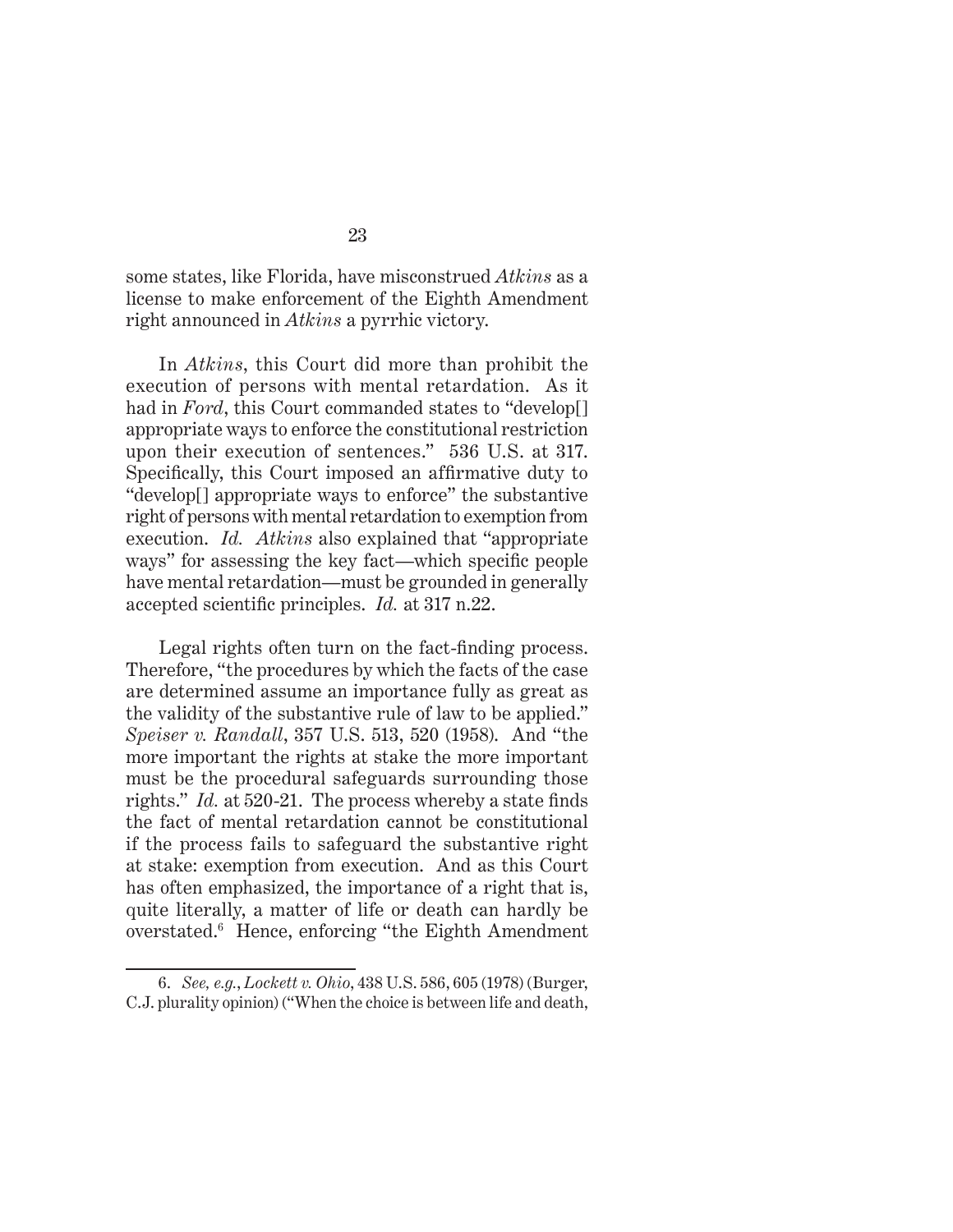requires a greater degree of accuracy . . . than would be true in a noncapital case." *Gilmore v. Taylor*, 508 U.S. 333, 342 (1993).

Where a state's fact-finding procedures, "in their natural operation," transgress a substantive constitutional right those procedures are unconstitutional. *See Bailey v. Alabama*, 219 U.S. 219, 239, 245 (1911) (holding states cannot transgress substantive constitutional rights indirectly through procedures that impinge on those rights); *Speiser*, 357 U.S. 513 (imposing limits on state procedural rules that impinged on substantive rights). As this Court explained in *Ford*, "the lodestar of any effort to devise a procedure" to enforce a substantive constitutional right "must be the overriding dual imperative of providing redress for those with substantial claims and of encouraging the accuracy in the factfinding determination." 477 U.S. at 417; *see also Panetti*, 551 U.S. at 950-52 (finding considerable defects in state's approach to enforcing *Ford*'s constitutional ban on executing the insane).

As this Court has long recognized, "a constitutional prohibition cannot be transgressed indirectly by the creation of a statutory presumption any more than it can be violated by direct enactment." *Bailey*, 219 U.S. at 239. Yet that is precisely what the Florida Supreme Court's post-*Atkins* jurisprudence has done: through a forced statutory construction, it has created an indirect mechanism for the state to transgress *Atkins*' mandate.

th[e] risk [that the death penalty will be imposed in spite of factors which may call for a less severe penalty] is unacceptable and incompatible with the commands of the Eighth and Fourteenth Amendments.").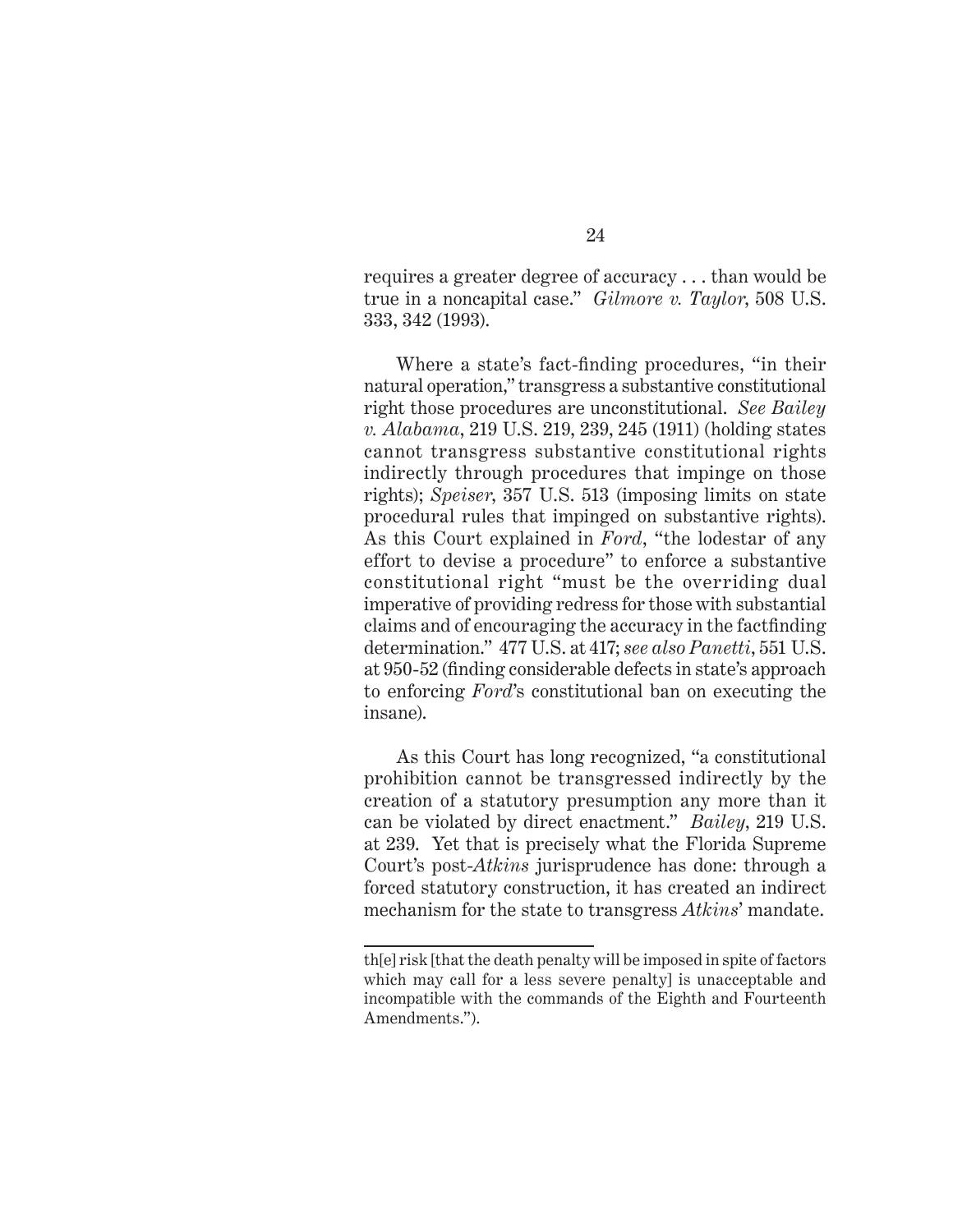Florida is not the only state promulgating law that ignores the germane science and thus creates an unreasonably high risk that individuals with mental retardation will be executed. *See, e.g.*, *Lizcano v. State*, No. AP-75879, 2010 WL 181772 (Tex. Crim. App. May 5, 2010); *Hill v. Humphrey*, -- F.3d --, 2011 WL 5841715 (11th Cir. Nov. 22, 2011). But *Dufour* constitutes an especially egregious instance of a procedure that is essentially at war with the authoritative science and affords a means to reject every mental retardation claim.

The *Dufour* majority's approach amounts to little more than a "finagle's constant"—a specious formula that permits a fact-finder to conclude, under any and all circumstances, that someone does not have mental retardation. The majority has authorized executing a person whose legitimate IQ scores were 67 and 62 and whose significant adaptive deficits were evident well before age 18. The *Dufour* majority has done so by ignoring the generally accepted science expressly approved in *Atkins*.